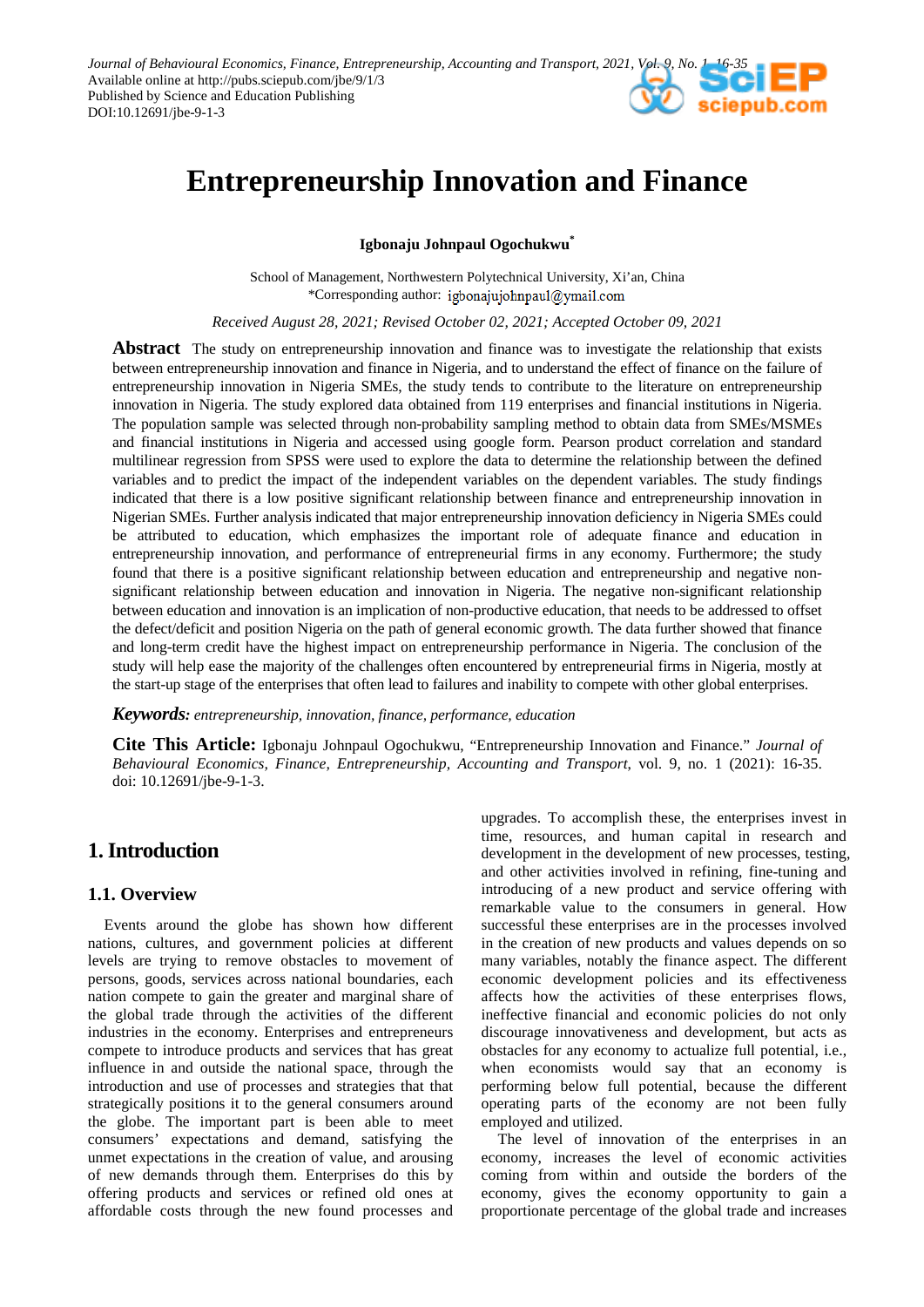the economic welfare and the standard of living of the citizens.

Entrepreneurship innovation creates a new competitive order, disrupts the old system and present the new normal. For innovation to take place different process that involves R&D (research and development) which in turn requires commitment of resources which in most cases are relatively scarce, and time are often employed, the many risks involved in innovation often makes it costly to undertake but profitable and beneficial when its successful. Many innovative enterprises have failed in one or two occasions but that's the price for innovation, nothing good comes easy. Been one of the keys in the innovation activities, access to affordable finance, source of finance, and finance mechanism are some of the major challenges facing many enterprises around the globe, mostly the developing economies. The ability to commit the necessary and the required resources facilitates in conducting the necessary research into product and possible development of products and services that will offer the most value to consumers. In a country like Nigeria, SMEs employ more that 65 percent of the working population, but face the challenges of affordable finance, improved market infrastructure, market, financial and political instability, and the required environment to be innovative and productive. For the past 40 years, different government regimes at different times have introduced programs and grants mechanism for enterprise and entrepreneurship development and growth in Nigeria, which it is most appropriate to say that they have been ineffective or has failed to accomplish the desired and required developmental goals.

In this paper, the study would try to find the possible relationship between finance and entrepreneurship innovation, determine the effect finance and education has on entrepreneurship innovation and performance of enterprises in Nigeria. In chapter 1, we introduced the topic, the background, objective and significance of the study, and stated the research problem, in chapter 2, the study conducted literature reviews and definition of concepts of related topics on the views and findings of other scholars and researchers. In Chapter 3, the method used by the study to collect, explore and analyze data for the study was discussed. In chapter 4, the research results and findings are presented and analyzed, in chapter 5, the research findings are discussed. And finally in chapter 6, we presented the conclusion and recommendations of the study, limitations of the study, and suggestions for future studies/research.

# **1.2. Statement of Problem and Research Question**

Entrepreneurial activities in Nigeria employ about 70% of the Nigerian Population making it the highest employer of labor in Nigerian economy. This implies that 70% of Nigerians engage in, and gain employments through MSME/SME activities, and depend on it for survival and wealth. With this percentage of participation in MSME/SME activities, about 60% of Nigerians live below poverty line (live below \$1 per day) according to the world bank. And 6 in 10 startups fail in the first 6 months of operation.

This study tends to find the challenges of financing entrepreneurship innovation and productivity in Nigeria and other developing economies. And to determine the effects of entrepreneurship finance and education on the performance of SMEs and enterprises (entrepreneurs) in Nigeria. Therefore; the research questions are;

- i. Are there enough provisions to support entrepreneurship innovation of Nigerian SMEs?
- ii. Does the current education system in Nigeria equip and support potential entrepreneurs with the relevant skills, exposure on application of knowledge and skills to effect innovation.
- iii. Are the current government economic policies on entrepreneurship empowerment effective on promotion of innovative entrepreneurship in Nigeria.

# **1.3. Objective of the Study**

The focus of the study is to contribute to the analysis of entrepreneurial innovation finance, and entrepreneurial growth and development in Nigeria, and other developing economies. The study tends to investigate the influence of education and finance on innovative performance of SMEs and enterprises in Nigeria. The study will equally use data from population sample comprising of enterprises located in Nigeria to analyze the influence the different entrepreneurial programs adopted by different government regimes in Nigeria has on the entrepreneurship and innovation development and growth.

### **1.4. Significance of the Study**

The study's conclusion can help in addressing the rate of entrepreneurship failure in Nigeria, the results if adhered to can solve in large part the dependency on importation and increase productivity in the local economy. The study will also have positive effect on the constant inflation caused by the uncertainty in the exchange with foreign currencies, this can be made possible by producing the primary necessities that are not high tech dependent locally, this would relieve the pressure on the Nigerian foreign reserve with reduced demand for foreign exchange for the importation of primary consumables into the economy.

# **2. Definition of Concepts and Literature Review**

### **2.1. Definition of Concepts**

#### **2.1.1. Entrepreneurship**

Entrepreneur and entrepreneurship are two words, in which one refers to an individual/person who takes an action and activities, and the other is the action and the activities. An entrepreneur refers to an individual who engages on economic activities for the purpose of creating and increasing wealth and value, entrepreneurship is the means through which an entrepreneur accomplishes wealth and value creation.

Entrepreneurship is a vehicle of growth and job creation [\[1\].](#page-18-0) Entrepreneurship is a process that involves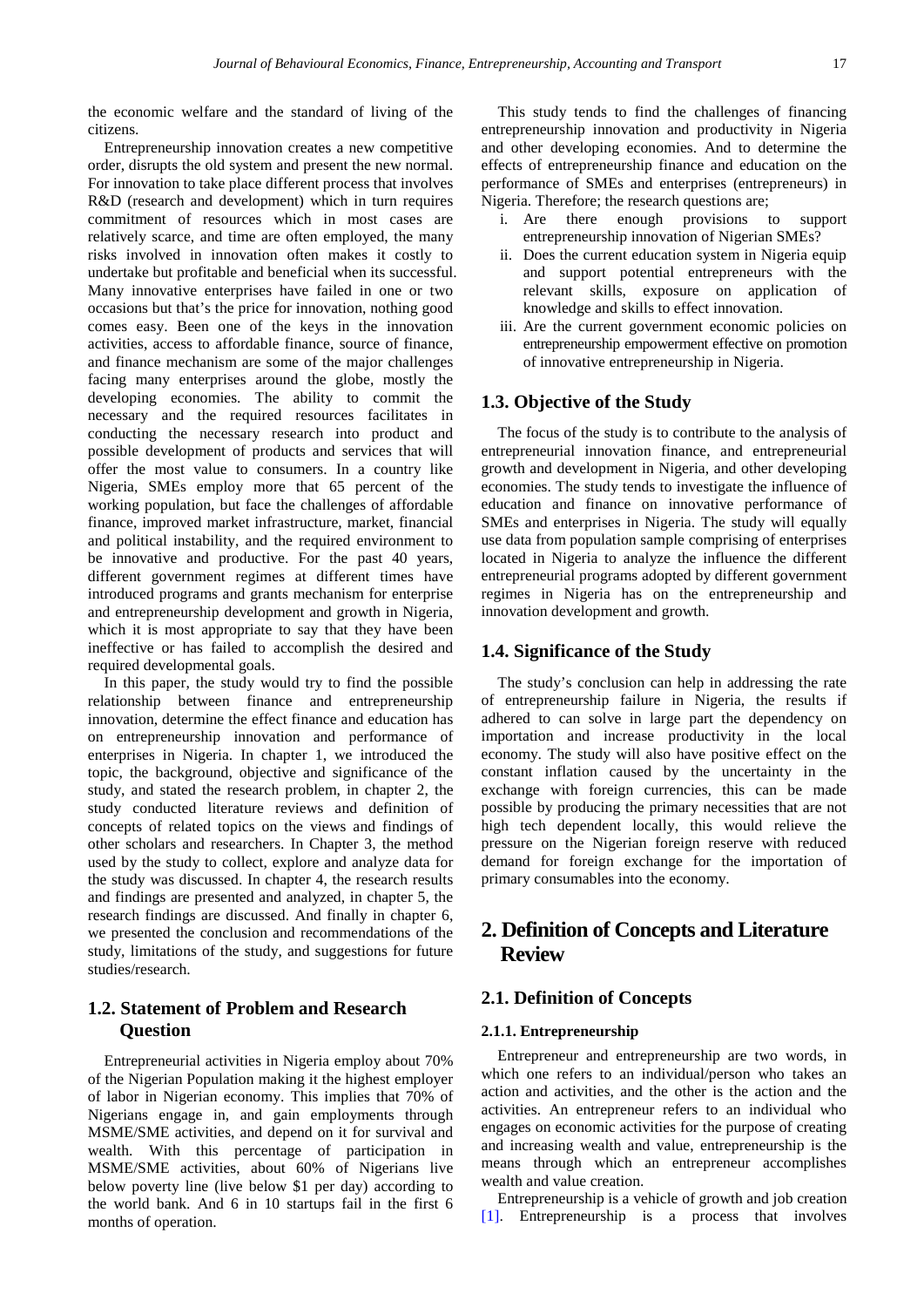management concepts and techniques, designing processes and tools, basing activities on training, standardizing products to create value. The entrepreneurial process involves developing and spotting opportunity, mobilizing/gathering resources, managing and building operations, all with the core purpose of creating and offering value and generating profit. Drucker defined entrepreneurship as the shift of resources from areas of low productivity and yield to areas of higher productivity and yield, this partly corresponds to the first known definition of entrepreneurship by J.B Say around 1800, Say in his definition, explained entrepreneurship to shifts economic resources out of an area of lower into an area of higher productivity and greater yield [\[2\],](#page-18-1) in explaining entrepreneurship, Drucker identified risk been synonymous with every economic activity, and postulated that the essence of every economic activity is the commitment of current resources to future expectations, and that means uncertainty and risk, but continued that if they are moderately successful, the returns should be more than adequate to offset the risks there might be, and equally maintained that entrepreneurship is risky because, only few entrepreneurs know what they are doing [\[2\].](#page-18-1) This points to the lack of skills, management education, knowledge of finance mechanisms due to lack of entrepreneurial education.

Different definitions of entrepreneurship often regard entrepreneurship as starting, owning and running a small new business, according to Drucker, not every small business is entrepreneurial or represents entrepreneurship, Drucker continued that all new small businesses have many factors in common, and posits that; to be entrepreneurial, an enterprise has to have special characteristics over and above been new and small. Entrepreneurs create something new, something different, and they change and transform values [\[2\].](#page-18-1) Entrepreneurship is a process where people create incremental wealth, and wealth is created by individuals who bear the main risks, in the form of capital, time and commitment to a career risk in terms of providing value to the products or services  $\begin{bmatrix} 3 \end{bmatrix}$ . Entrepreneurship plays important role in the creation and growth of businesses, as well as in the growth and prosperity of regions and nations [\[4\].](#page-18-3)

Entrepreneurship is about spotting an opportunity, thinking on the possible means and ways to utilize it, taking necessary and informed actions to convert the opportunity into profit/revenue, through introduction of products and services.

Entrepreneurs act on what they believe is an opportunity, to be an entrepreneur is to act on the possibility that one has identified an opportunity worth pursuing [\[4\].](#page-18-3) An entrepreneur is one who creates a new business in the face of risks and uncertainty for the purpose of achieving profit and growth by identifying opportunities and assembling the necessary resources to capitalize on those opportunities  $[5]$ . According to Norman M. Scarborough and Jeffrey R. Cornwall, what entrepreneurs have in common is the ability to spot opportunities, and the willingness to capitalize on them. One tenets of entrepreneurship are the ability to create new and useful ideas that solve problems and challenges people face every da[y \[5\].](#page-18-4)

#### **2.1.2. Innovation**

"Innovation is one of the most important fundamental processes underpinning economic growth, the deriver of growth in output per unit of labor and capital invested, and an important basis for developing solutions to economic and social challenges" [\[6\].](#page-18-5) "Innovation facilitates how SMEs respond to changes in the market and maintain their competitive advantage" [\[7\].](#page-18-6)

Innovation was described by J.B. Say in 1800, as a word derived from Latin which means the introduction of something new to the existing world and the order of things or the improvement of resources' productivity, quoted by Peter F. Drucker [\[2\].](#page-18-1) Innovation gives or is the ability of seen things in the same way as others, but creatively thinking about it differently in ways to improves its utility. Innovation is the creative process of changing, creating and introducing new products and services, and value offering of a product, it is the engine of growth and development for entrepreneurship, economic scholars like Joseph Schumpeter referred to innovation as a "creative destruction", where there is a constant search to create something new which simultaneously destroys the old rules and establishes new ones, all driven by the search for a new source of profits. It is the secret weapon of entrepreneurship for creating value in the marketplace. Innovation employs creativity in the thinking process of how to solve the market challenges and applying the creative solutions to solve the problems and exploit the opportunities. Innovation today is not mostly about destroying the old, but modification to suit the current demand and wealth creation. The idea that the birth of something new is founded on the destruction of previous existence is an old one [\[8\].](#page-18-7) Innovation is already an important driver of growth in some countries. Firms in OECD countries now invest as much in intangible assets, such as research and development (R&D), software, databases, and skills, as in physical capital, such as equipment or structures [\[6\].](#page-18-5) OECD defines innovation as the implementation of a new or significantly improved product (goods or services), or a new process, a new marketing method, or a new organizational method in business practices, workplace organization or external relations. The creation of new business ventures and innovation in existing small and medium-sized enterprises (SMEs) are critical parts of today's innovation process, and should take a central place in government strategies to promote innovation [\[9\].](#page-18-8) Innovation plays a key role in the economy and society by contributing to growth and jobs and helping address social and environmental challenges. Innovation is a special instrument employed by entrepreneurs to achieve success by creating value in the market place when they combine resources in new and different ways to gain competitive advantage over rivals [\[5\].](#page-18-4) Peter F. Drucker, referred to innovation as the basic instrument of entrepreneurship, and as the act that endows resources with new capacity to create wealth. According to Drucker, there is no such thing as resource until man finds a use for something in nature and endows it with economic value, until then every plant is a weed and every mineral is just a rock [\[2\],](#page-18-1) innovation changed calculators into computers we use today. Drucker went further to state that whatever changes the wealth-producing potential of already existing resources constitute innovation [\[2\].](#page-18-1)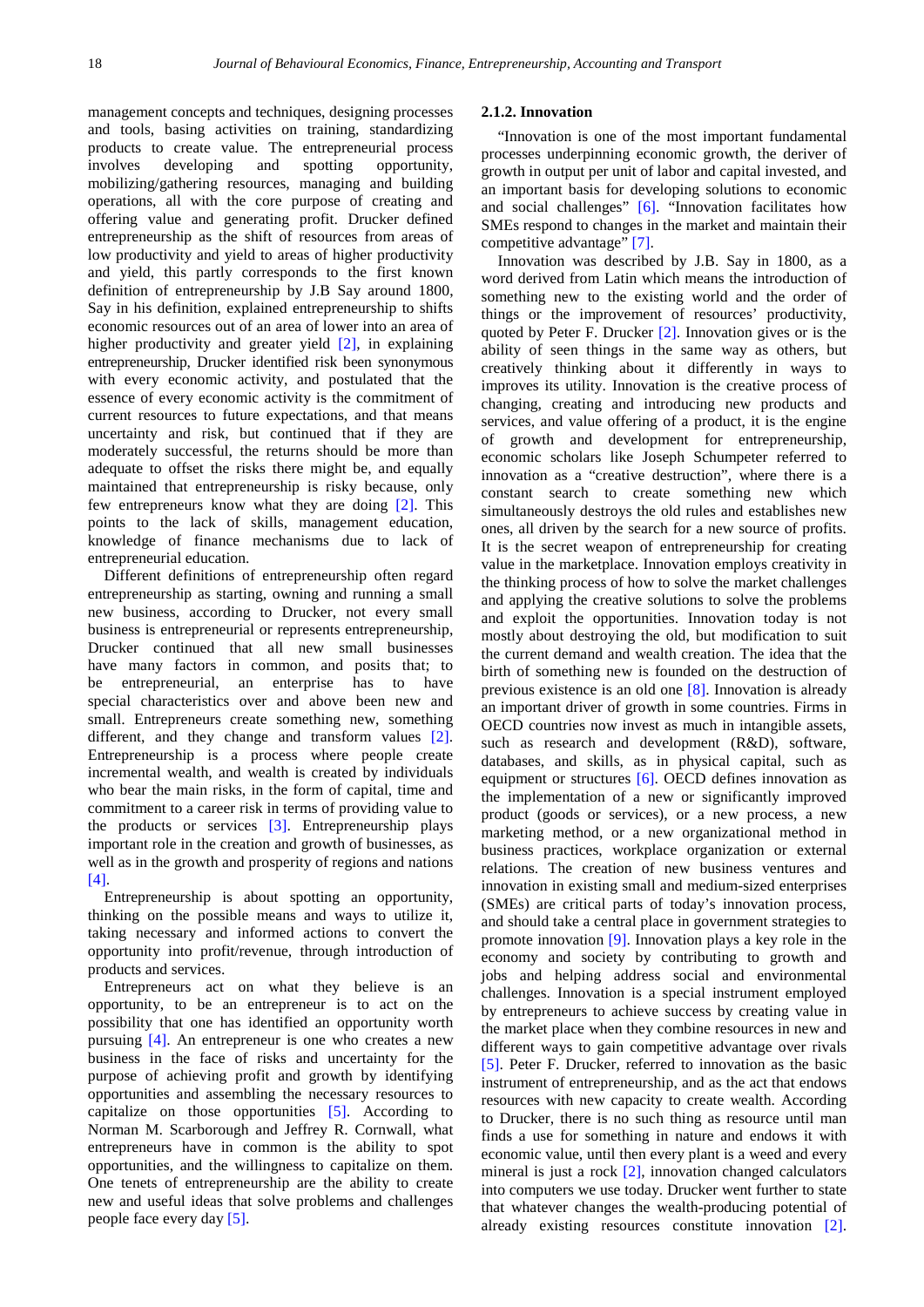"Innovation is an expensive process; significant resources must be expended to initiate, direct, and sustain it. It is a process that takes time which means that the resources that support it must be committed until the process is complete" [\[10\].](#page-18-9) Innovation is driven by entrepreneurship, a potent mixture of vision, passion, energy, enthusiasm, insight, judgement, and plain handwork which enables good ideas to come to reality [\[11\],](#page-18-10) according to John Bessant and Joe Tidd, innovation is the specific tool of entrepreneurs, the means by which they exploit change as an opportunity for a different business or service [\[11\],](#page-18-10) John Bessant and Joe Tidd further posits that many SMEs/entrepreneurs fail because they don't see or recognize the need for change. Innovation is about connecting, not inventing. It is about taking the pieces that are already out there and finding ways to put them together in combinations and bring them to people who have never seen them before [\[12\].](#page-18-11) Innovation is the creation of better or more effective products, processes, services, or ideas (technologies) that are accepted by users (desirability], and proposed at the right time according to governments and society [\[12\].](#page-18-11) Jan Fagerberg, while trying to distinguish innovation from invention, described invention as first occurrence of an idea for a product or process, while innovation is the first attempt to carry it out into practice [\[13\].](#page-18-12) According to the study by Howard Van Auken, Antonia Madrid-Guijarro, Domingo Garcia Perezde-Lema (2008), on "Innovation and performance in Spanish manufacturing SMEs", which investigated 1,091 Spanish SMEs, found that innovation positively impacts performance of SMEs in low and high-tech industries, and that innovation is essential in achieving competitive advantage to high-tech firms than low-tech firms [\[7\].](#page-18-6) Across the globe in  $21<sup>st</sup>$  century, innovation remains the primary source of economic growth as world economies continue to merge and different trade barriers continues to be eased, having the ability utilize innovative ideas in the economy to promote process, production, and introduction of goods and services at all sectors of the economy, not only positively affect economic growth, but positions the economy towards global economic dominance, through the control of the global market space. A 2013 study on "Innovation, Entrepreneurship, and economic growth", by Miguel Angel Galindo, Maria-Teresa Mendez-Picazo, found that innovation plays a central role in economic growth process, and entrepreneurship is the vehicle to introduce the new technologies to improve the firms' activities and to obtain higher profits [\[14\].](#page-18-13) A study on "The effects of innovation on business performance", which focused on SMEs in Indonesia, by Erna Herlinawati and Amir Machmud (2020), found that innovation has a positive significant effect on performance of SMEs, and suggested that performance of SMEs can be improved through; product innovation, process innovation, and distribution innovation [\[15\].](#page-18-14) Innovation is the engine the propels entrepreneurial activities, and increasing the innovative capacity obtained in an economy increases wealth creation and competitiveness of firms in the economy/nation. Study by Yahya Al-Ansari, Simon Pervan, Jun Xu (2013), on "Innovation and Business Performance of SMEs", a case study of Dubai, which used data from 200 SMEs, found that there is a significant

positive link between innovation and business performance [\[16\].](#page-18-15)

#### **2.1.3. Finance**

The financial system includes all financial intermediaries that operate in the financial sector of an economy. The finance system/institutions are one of the most important sectors of the economy of any nation and of the global environment and economy, the more stable the activities of the finance mechanism in an economy the more stable the economic activities. One can borrow a leaf from the instability caused by the financial crisis of 2008 and its impact across the globe.

Finance institution in Nigeria has gone through various reforms recent years, such as mergers and acquisition to position it to better serve the economy. According to CBN, Nigeria financial system includes financial markets (money and capital markets) financial institutions including the regulatory and supervisory authorities, development finance institutions (Urban Development Bank, Nigerian Agricultural and Rural Cooperative Banks), and other finance institutions (insurance companies, pension funds, finance companies, Bureau de Change, and primary Mortgage institutions), among others [\[17\].](#page-18-16) The financial system provides an enabling environment for economic growth and development, productive activity, financial intermediation, capital formation and management of the payments system. The primary role of finance system in any economy/nation is to enhance economic performance of the players in the economy, by improving the overall welfare of the people. It provides a platform for financial infrastructure to allocate resources to sectors, individuals/units that are potentially more productive to invest those resources. In Nigeria, the Bank of industry (BOI), and Bank of Agriculture (BOA) also known as Nigeria Agricultural Cooperative and Rural Development bank (NACRDB). while the BOA primary purpose is to ensure effective funding and financial services to the agricultural sector to support and sustain the sector for Nigeria economic development. The BOI was designed and established to provide long term funding and finance to the industrial sector of the economy. This is focused on increasing local output, generating and increasing employment, and diversifying the revenue base of the economy. The Nigerian financial system consists of formal and informal sectors, the formal sector includes banks and non-bank financial institutions, the informal sector consists of savings associations such as savings and loans associations, local money lenders, etc...

Entrepreneurship and innovation financing involve the mechanisms for funding and supporting entrepreneurial ventures/enterprises SMEs, MSMEs) from their inception/start-up to the maturity stage. Entrepreneurship innovation financing are a strategy of encouraging productivity, innovativeness and increase in the employment rate in any economy. One of the key factors influencing the potential success of innovation is that of providing adequate sources of financing during the whole 12L (idea to launch) process of entrepreneurship innovation, available financial sources enable companies to conduct innovation activities in general (R&D and non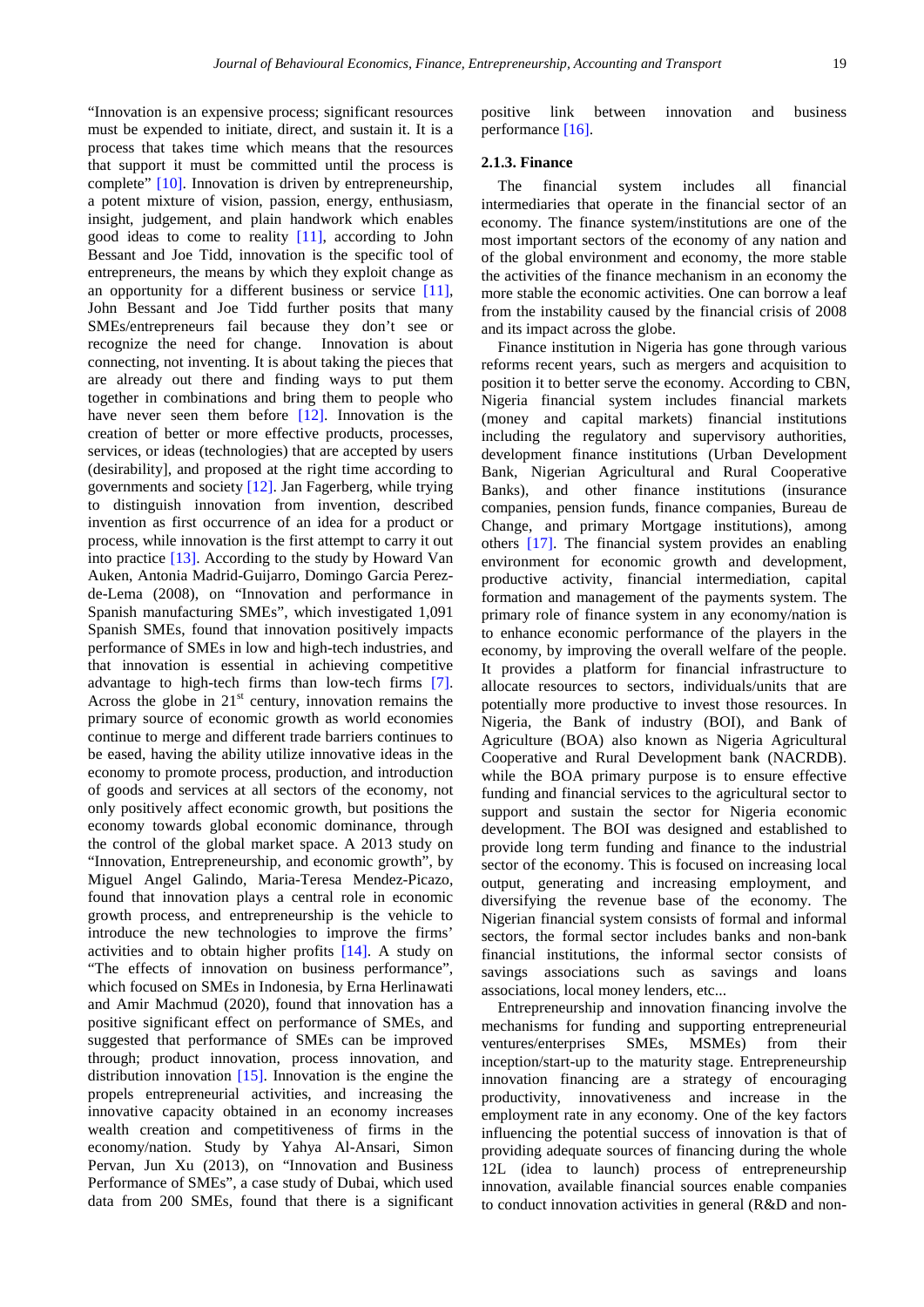R&D activities), as well as bring the output of the process to the market [\[18\].](#page-18-17) Entrepreneurial finance refers to the multi-layered funding spectrum that includes formal and informal funding windows available and accessible by the entrepreneur [\[19\].](#page-18-18) In 21st century, entrepreneurship requires innovative financing, which can provide the necessary funding faster at a relatively low cost. Access to finance is a central issue for both innovative entrepreneurs and policy makers [\[20\],](#page-18-19) Entrepreneurial start-ups and SMEs face financial constraints largely because of their inherent riskiness and weaknesses.

Access to finance is a key constraint for business-led innovation, which is inherently risky and may require a long-term horizon [\[6\].](#page-18-5) OECD 2014 stated that access to financing is crucial for creating and growing an innovative business, especially at the seed and early stages, and further pointed the different sources of financing for entrepreneurship start-ups which includes; founder's own funds (plus money from friends and family), bank loans, equity capital (including from business angels and venture capitalists) and government support [\[21\].](#page-18-20)

### **2.1.4. Performance**

This refers to how the activities of enterprises in an economy reflect on the economic outlook and the productivity ratio of the nation. Performance of enterprises reflects on the number of innovations and innovative products and services originating or obtained in an economy. Entrepreneurship and innovation performance can equally be measured by the level of competitiveness of products and services output from any given economy. Accurate performance measurement is critical to understanding new venture and small business success and failure [\[22\].](#page-19-0) Entrepreneurial performance is the level of achievement of the entrepreneur in running the business enterprise, Sometimes the achievement may be measured by the number of employees, level of profit and sales volume among other things [\[23\].](#page-19-1)

Performance can be measured with financial or operational (non-financial) indicators. Financial indicators are related to economic factors and consist of such indicators as return on assets, return on equity, and return on sales [\[24\].](#page-19-2)

#### **2.1.5. Education**

Entrepreneurship education provides entrepreneurs, students and individuals with the desired skills, knowledge, and motivation to encourage entrepreneurial success. The purpose for this is to prepare entrepreneurs on different aspects of management and running entrepreneurial ventures, challenges and risks, and the technical knowhow on how to mitigate them for sustainability. Entrepreneurship education has the mandate to equip the youth with functional knowledge and skill to build up their character, attitude and vision [\[25\].](#page-19-3) Entrepreneurship training has been identified as a major contributor to small and micro enterprises' skills development and performance [\[26\].](#page-19-4) Entrepreneurship education in universities is mainly based on the cultivation of innovative and entrepreneurial talents to accelerate the change of employment concepts of college students, improve their employment and entrepreneurship, and meet the needs of talents for local economic construction and development [\[27\].](#page-19-5)

According to OECD, effective education and training system is a precondition to high-quality employment, skilled workforce makes it easier to innovate and adopt new technologies and work organization practices, thereby boosting productivity and growth [\[28\].](#page-19-6) The education and training of potential entrepreneurs is paramount for future innovativeness and productivity.

Nigeria R&D expenditure as a share of the GDP as of 2007 data is 0.1 [\[29\].](#page-19-7) When compared to data from early 1970s, it shows a huge decline in prioritizing of education in Nigeria over the last 4 decades. Nigerian expenditure on education as a share of the GDP was 3.2 and 3.1% between 1974 and 1975, when compared to recent data of 0.1, it shows a troubling decline in education priority financing by the in Nigerian Government. World data atlas shows from 1991 to 2018, that Nigeria's expenditure on education is 0.9% share of the GNI (Gross National Income) [\[30\].](#page-19-8) The empirical study by Carolina Lopez Nicolas, Angel L. Merono Cerdan in 2011, on strategic knowledge management, innovation and performance, which consisted of 310 Spanish organizations found that knowledge management impacts on innovation and organizational performance directly and indirectly. Emphasizing the importance of engaging the academic institution in the economy or of any nation, to enhance innovation capacity and productivity [\[31\].](#page-19-9) A 2019 study by Won Joon Kim, Tran Viet Hoi, La Ngoc Tuan, Nguyen Ngoc Trung, on "R&D, training and accessibility to finance for innovation: a case of Vietnam, the country in transition", found that R&D played key role in innovative activities, and that formal training within businesses has very strong and significant effect on innovatio[n \[32\].](#page-19-10)

# **2.2. Entrepreneurship Innovation and Finance**

Governments around the globe after discovering the roles MSMEs and SMEs play in the economy, and how their activities contribute to the reduction of unemployment rate and increase in economic activities, has been developing programs and making policies towards the advancement of SMEs'capabilities. Enterprise/SMEs development in Nigeria faces numerous challenges that forestalls growth, productivity, and performance, "The need for SMEs growth in Nigeria is beyond question, but access to finance is one of the factors standing on the way of its growth [\[33\].](#page-19-11) SME in Nigeria has a long way to go for it to be relevant and play its crucial role in contributing to growth and development of the country [\[34\].](#page-19-12)

Across many developing countries and economies around the globe, financing entrepreneurial activities for innovative products is a major challenge as many entrepreneurs and enterprises struggle to access the necessary funds to finance R&D activities into new and improved products, and enterprises in Nigeria are not exceptional from these challenges. "Small and Medium-Sized Enterprises face many obstacles when they try to access the credit market" [\[35\].](#page-19-13) Access to finance is crucial for creating and growing innovative business, particularly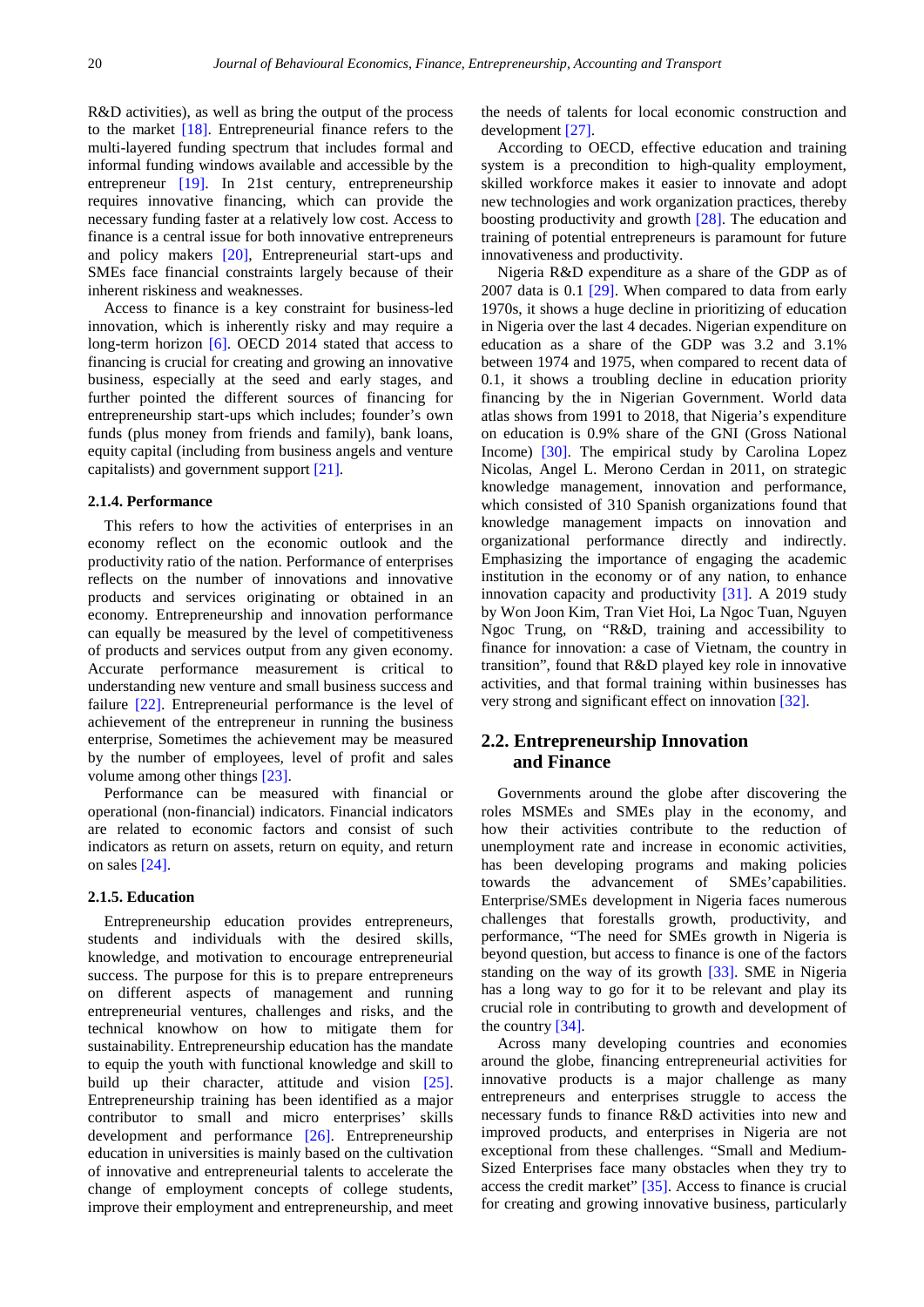at seed and early stage [\[21\].](#page-18-20) SMEs and start-ups are typically limited in their capacity to access credit because of collateralization, limited or no credit history, and often lack of expertise needed to produce sophisticated financial statements [\[36\].](#page-19-14)

Radul Milutinovic, Sladana Benkovi, Biljana Stosic, in their study "the review of external source of innovation financing in 2018", noted that it is important for companies to have access to different funds of innovation financing, and considering the significance of innovation for competitiveness, growth and development, external sources of financing within the adequate market should be identified and addressed [\[18\].](#page-18-17) This goes in line with earlier statement that majority of local entrepreneur lacks adequate information on the different finance mechanisms, programs and policies for entrepreneurship innovation.

Imhonopi, D., Urim, U. M., & Ajayi, M. P., in their study on "Increasing the access of women entrepreneurs to finance in Nigeria", concluded that Increasing access to finance for women-owned or operated businesses is a sound strategy for financial institutions if they are to establish a foothold in the SME space, and proposed supporting women entrepreneurs by means of training and granting financial support is a key step to take towards guaranteeing the contribution of women to national economic development [\[37\].](#page-19-15) In the study, Imhonopi, D., Urim, U. M., & Ajayi, M. P., identified, lack of startup capital and lack of awareness of finance as among the challenges faced by women entrepreneurship in Nigeria, which are equally among general challenges of entrepreneurship development and growth in Nigeria and equally in line with the points raised in this study.

Ugochukwu Moses Urim, David Imhonopi, in their study on "Operationalizing Financing Windows for Entrepreneurship Development in Nigeria", Concluded that Government should reduce the red tape for early-stage companies to access government funding in order to provide 'softer' sources of financing for startup entrepreneurs. Government should expand/initiate local angel investing ecosystems to ensure the availability of the most appropriate type of funding for start-ups, especially for entrepreneurs who lack the network of friends and family that traditionally play this role. As a corollary, tax and other incentives should be provided to formal, as well as informal (including friends and family), to increase easy access to funding, Ugochukwu Moses Urim, David Imhonopi, proposed the creation of an SME Equity Bank that could further help to increase access cheap funds by entrepreneurial firms for their start-up ventures, and government and its private sector allies should strive to close the information gap regarding entrepreneurs' knowledge about possible sources of funding outside banking systems [\[19\].](#page-18-18)

This is also in line with points raised earlier in this study on the lack of awareness of finance sources and mechanisms for funding entrepreneurial activities by entrepreneurs in Nigeria.

Financing is of vital importance for innovation, especially at the seed and early stages of business development. Therefore, access to finance may be considered as a crucial point for both innovative entrepreneurs and policymakers, [\[18\].](#page-18-17) It is very important for the entrepreneurs and companies to have access to different funds of innovation financing.

Without adequate funding the best dream will fiddle away and innovations will have still-birth, finance is the grease that nurtures innovation to fruition. It is an essential ingredient to business success, Akinola in 2013/2014, pointed out that, there can't be any significant success by entrepreneurs except with availability of finance, the paper which focused on appropriate finance strategies for entrepreneurs concluded that for short term funding, that the most appropriate should be funds that repayment will be conducted with less than three hundred and sixty-five days, while capital projects should be financed by fund with maturity period over three years [\[38\].](#page-19-16)

2020 study by Xiaokui Wang on "Enhancing the Effectiveness of Entrepreneurship Education with Entrepreneurship Practice as a Carrier", pointed out that insufficient allocation and utilization of resources in entrepreneurial education in colleges and universities has led to a lack of adequate support for entrepreneurs' education development. Xiaokui Wang further elaborated that the effective development of entrepreneurship education in colleges and universities not only requires the establishment of comprehensive education models and teaching systems, but combines continuous innovation of the content and methods of entrepreneurship education to enhance the effectiveness of entrepreneurship education [\[27\].](#page-19-5)

Innovative financing which is a good financing mechanism for aspiring innovative SMEs, and other corporations has been a very popular medium of funding in developed countries and economies, same cannot be said about developing economies/countries. Innovative financing which involves non-traditional financing mechanism according to Ibrahim Abdel Gelil 2018, is a term used in describing financing approaches addressing development issues that are insufficiently addressed by traditional aid flows and which may try to leverage additional financing and/or attempt to provide financing more quickly, efficiently and with more reliable and greater impact [\[39\].](#page-19-17) Low-cost innovative financing has been and is often through different funding/fund raising platforms, but this does not work well or at all in developing countries.

The study by Meghana Ayyagari, Asli Demirguc-Kunt, and Vojislav Maksimovic in 2011, on "Firm Innovation in Emerging Markets: The Role of Finance, Governance, and Competition", which investigated 19,000 firms across 47 countries found that access to external finance is associated with greater firm innovation, and that highly educated managers, ownership by families, individuals and managers, and exposure to foreign competition is associated with firm innovation  $[40]$ . 2019 study by Nirosha Hewa Wellalage, Viviana Fernandez on "Innovation and Finance, Evidence from developing countries", consisting of 13,430 samples across Eastern Europe and Central Asian countries, found a positive relationship between formal finance and product and process innovation [\[41\].](#page-19-19) SMEs play a vital role in economic development, they offer the most economical use of capital in relation to job creation and provide the strongest channel for development and innovation [\[42\].](#page-19-20)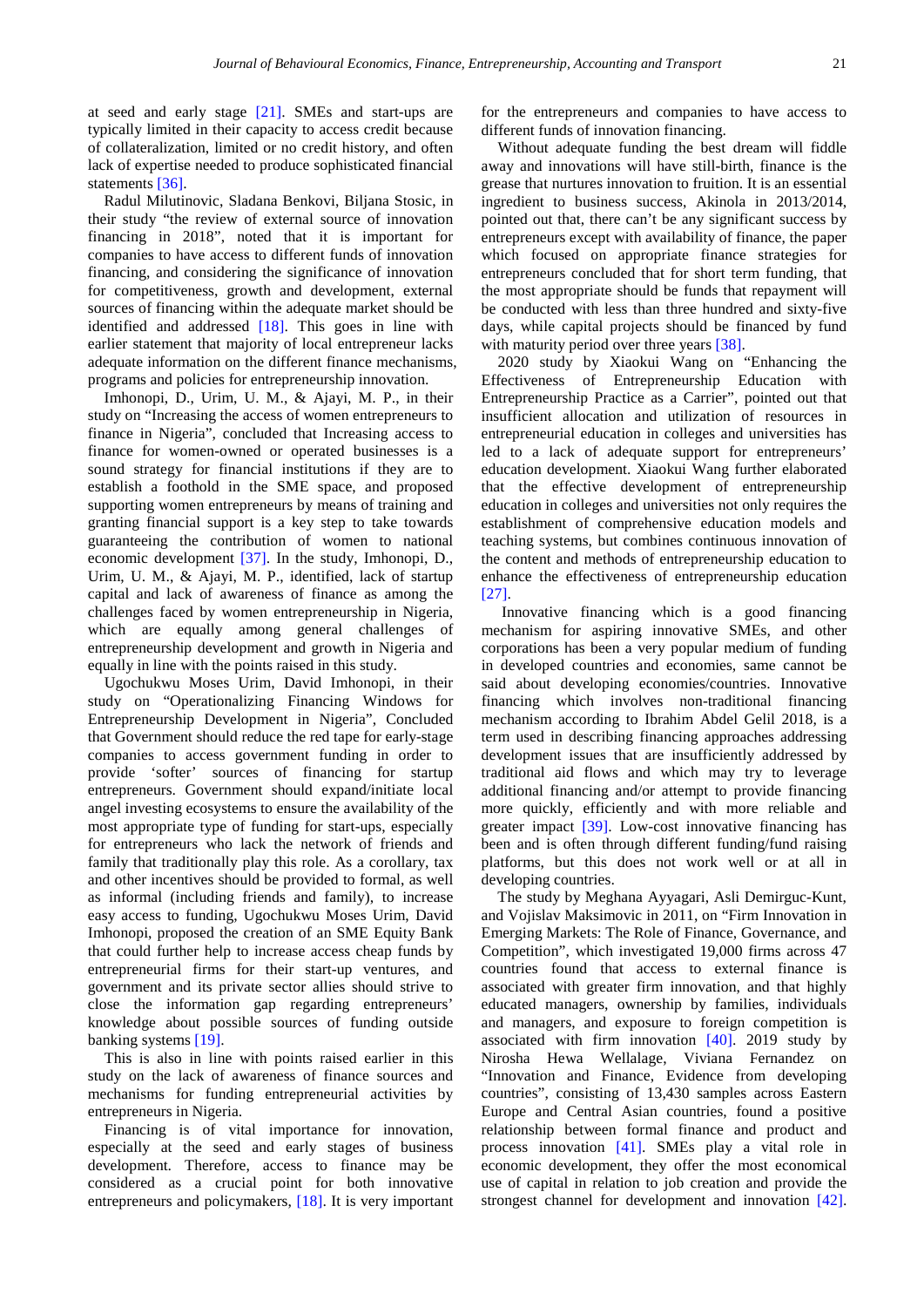Vasilescu in the 2014 study "Accessing Finance for innovative EU SMEs; Key drivers and Challenges" pointed out that; access to finance is a key determinant for business start-up, development and growth for SMEs, including the innovative ones, and they have different needs and face different challenges, and further stated that the limited market power, lack of management skills, absence of adequate accounting records and insufficient assets, transaction costs and lack of collateral, all tend to increase the risk profile of SMEs [\[42\].](#page-19-20) This study pointed out the major primary challenge of entrepreneurs or SMEs around the globe "Finance and Education", which if it could be tackled by emerging and developing economies will go a long way in solving most of the economic challenges faced around the globe, and concluded that the survival of SMEs is base mostly on the financial measures and opportunities offered to them. According to Robert G. King and Ross, Levine "Better financial systems improve the probability of successful innovation and thereby accelerate economic growth. Similarly, financial sector distortions reduce the rate of economic growth by reducing the rate of innovation. A broad battery of evidence suggests that financial systems are important for productivity growth and economic development" [\[43\].](#page-19-21) Financial policies adhered by the financial institutions in the economy help in easing access to finance of the innovative prospective entrepreneurs. This encourages risk taking in designing better processes, products and services obtained in the economy, this also equips the financial institutions on risk management rather that avoid risk and remain stagnant.

# **2.3. Entrepreneurship Development and Innovation in Nigeria.**

Entrepreneurship innovation and development in Nigeria for years has been riding through the rough waters frequently caused by market instability caused by fluctuations in the foreign exchange, political instability caused by different change of government, economic instability caused by unstable government economic policies, and social instability aided by noninstitutionalized social and developmental policies. Since 1970s after the Nigerian civil war and the introduction of the social adjustment programs and indigenization programs of 1978, there has been many programs initiated by different government regimes to promote and facilitate entrepreneurship in Nigeria, owning to lack of adequate institutions or these programs been institutionalized, they have failed to yield the desired and adequate results, as new government comes in, it discards the policies adopted by old regime without proffering a viable programs to mitigate the already existing policy. "SMEs have played and continue to play significant roles in the growth, development and industrialization of many economies around the globe, but in the case of Nigeria, SMEs have performed below expectation due to a combination of problems which ranges from attitude and habits of SMEs themselves through environmental related factors, instability of governments and frequent government policy changes etc." [\[44\].](#page-19-22)

The federal government's transformation agender recognizes private sector development as the main engine

of economic growth and includes bold investment reforms [\[45\].](#page-19-23) The key to a productive economy is its ability to commit resources to research and development (R&D) and converting it into products and services (commercialization) to increase the productivity (performance) of the industries in the economy. The lack of any known institutionalized policies on research and development R&D, established finance and support from government doesn't only make it difficult for scientists, researchers, and entrepreneurs to conduct researches, and innovative production activities, but also hinders productivity in the mass population, as the country only focuses on importation and outside sourcing of all the intellectual and commodity needs in the economy, Achimugu Joseph, researcher of applied chemistry at Kogi state university Nigeria, Amos Wando, A senior lecturer at the department of food science and technology, University of Agriculture, Makurdi, while commenting on R&D commercialization in Nigeria by Minister of science and technology, Ogbonnaya Onu, identified lack of funding for R&D as the main challenge facing R&D development in Nigeria, Amos Wando in his words, pointed out that researchers in different institutions in Nigeria lack access to funding to undertake quality research  $(R&D)$  [\[46\].](#page-19-24)

Majority of the SME programs and initiative ranging from SAP, Youwin, Yesprogram, and trader money of recent, have all been focused on employment but not on productivity, and they have failed to solve the core challenges facing the nation. These programs at worst are unregulated and always face misappropriation and regularly used for the purpose of popularity and vote buying during elections.

There are currently no viable innovation policy programs that is R&D oriented channeled towards entrepreneurship innovation for creativity productivity. Among other challenges faced by entrepreneurs/companies in Nigeria, the most notable is lack of information on the different finance mechanisms, programs, and government policies towards entrepreneurship innovation, majority of the local entrepreneurs have no knowledge on how to access them.

The development of a robust SME sector is vital for job creation, poverty reduction, and wealth creation in Nigeria. According to 2009 CGAP report on access to finance in Nigeria, only a small number of people are formally employed (4.5 million out of 41.5 million working Nigerians). In addition, under-employment is estimated at 70.5 percent, while unemployment peaks at 60 percent among young people [\[47\].](#page-19-25) The issues facing entrepreneurship development and entrepreneurship innovation in Nigeria emanates from different areas that limits the success rate or the success of start-ups and innovative start-ups in Nigeria. A 2017 study by Okere E.A., which assessed the influence of the environment on entrepreneurship development in Nigeria, found that limited power supply, bad road network, poor rail transport system, water, transport, insecurity, high interest rate, inflation among others are the causes of adverse business environment in Nigeria [\[48\].](#page-19-26)

#### **2.3.1. Challenges of Entrepreneurship Innovation Finance in Nigeria**

Entrepreneurship innovation is highly dependent on, "finance and human capital (education)", any short in the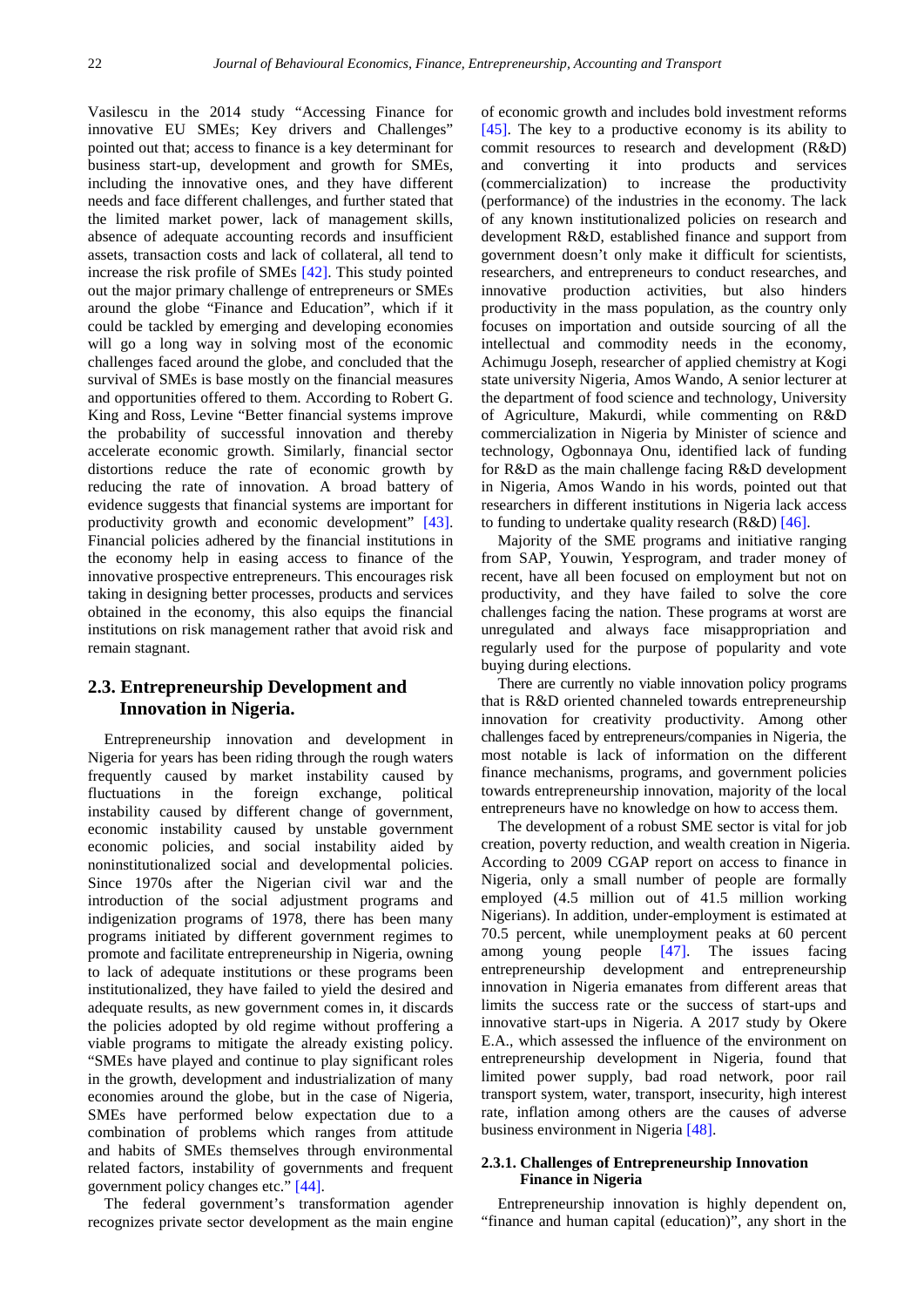availability and supply of these two variables, would affect the activities of entrepreneurs and equally affect the performance of the economy.

- a. Lack of access to affordable finance: the cost of financing SMEs operations is major factor in SMEs/MSMEs activities in Nigeria. Financial institutions' credit/loan applications are one of the most rigorous as could be found in many African and other developing countries across the globe, the collateral requirements are often beyond the capabilities of potential innovative applicants. Majority of genuine government grants a mostly in agriculture and often difficult to access by innovative industrialized farmers. Many start-ups and enterprises often go bankrupt due to the cost of financing their debts/loans obtained through third parties and financial institutions at a relatively high cost. Third party credit facilities are easy to obtain in Nigeria but mostly at a relatively higher cost or interest rate, entrepreneurs turn to these credit providers because they cannot use the proper channel of the financial institutions.
- b. Lack of information on the different entrepreneurship finance schemes in Nigeria: There are certain financing mechanisms established in Nigeria to help fund business operations in Nigeria, like the Bank of industry (BOI) and others, the major challenge with these banks is there is no adequate information on their operations and how they operate for the benefit of average Nigerian entrepreneurs. Financing business operations could be done in different ways (venture capital, business angels etc.) in fact, business operations at different stages during the life cycle of the business, require different financing mechanisms in order to ensure successful operations. Crowdfunding is a notable financing channel in  $21<sup>st</sup>$  century, that has worked well in developed nations but yet to be leveraged by developing nations to mitigate the finance challenges affecting and frustrating entrepreneurship innovation. IPO (initial public offering), has been a notable finance mechanism that is well reorganized for funding big enterprises in developed nations and developing nations too, majority of SMEs in developing nations around the world (Nigeria to be precise) often lack the capacity to go public, mostly due to lack of information or the required training on the procedures of utilizing IPO opportunities.
- c. Lack of adequate collateral for processing loans: As is notable applicable in almost every nation around the world, collateral for loans ranges from Landed properties and other high value assets, while the nations around the world are easing the regulations on collateral for loans to encourage increased entrepreneurial activities and productivity, the collateral demand of high value assets, that are often not at the disposal of the applicants, hinders the possibility of successful acquisition of credit facilities from the financial institutions to facilitate entrepreneurship innovation and productivity in Nigeria.
- d. Lack of adequate financial management: A major issue is been able to manage the financial assets

available to entrepreneurs to run a business operation. Inability to keep proper financial records, management, and others transaction and operational records make it impossible for most SMEs/MSMEs to understand the direction of their operations and equally impossible for their credit facility/loan applications at the financial institutions to be considered. This challenge directly points to education and training, which if could addressed could solve part of the numerous challenges faced by SMEs in Nigeria.

- e. Uncertainty of profit generation: This is attributed to serious infrastructural deficiency that ranges from transportation to power supply. It's not a new thing or a news that it costs less to move products from more that 2000km from another country to Nigeria, but costs more than 3 times the cost to move such commodity from one section of the country to another due lack of road and transportation infrastructure. The cost of producing one product in Nigeria without calculating human labor makes it impossible to produce any commodity in Nigeria and compete with foreign products imported into Nigeria, this is due to the cost of electricity generation in Nigeria which is often individually generated at a very high cost using power generating sets. The uncertainty of profit generation equally discourages revenuebased finance providers (RBF), due to the uncertainty surrounding the business operations, possibility of generating adequate revenue expected by the fund providers due to the actual cost of production when compared to similar products when imported from outside Nigeria.
- f. Legal challenges and Uncertainty of government policies: This relates to intellectual property, and patent rights, transaction disputes, and rubber stamp control and monopoly in certain industries that could perform better is allowed to compete with the open market and entrance by more innovative enterprises. The time and cost of settling a transaction/business dispute, makes it impossible discourages conflicting parties from using proper channels to settle operational disputes, thereby creating a huge gap in the system.
- g. Inadequate market competition regulation.

### **2.4. Study Model and Hypothesis**

The purpose and focus of the study are to investigate the relationship between entrepreneurship, innovation, education, performance, and finance. Therefore, the independent variables of the study are finance, credit, and education, while dependent variables are entrepreneurship, innovation, and performance.

H1: There is a relationship between finance and entrepreneurship.

H2: Availability of adequate funding for R&D for innovation, results in the introduction of new and modified products and services, which increases the output and quality of products and services offerings. This can simply indicate that lack of adequate funding for R&D and innovation has a negative effect on the productivity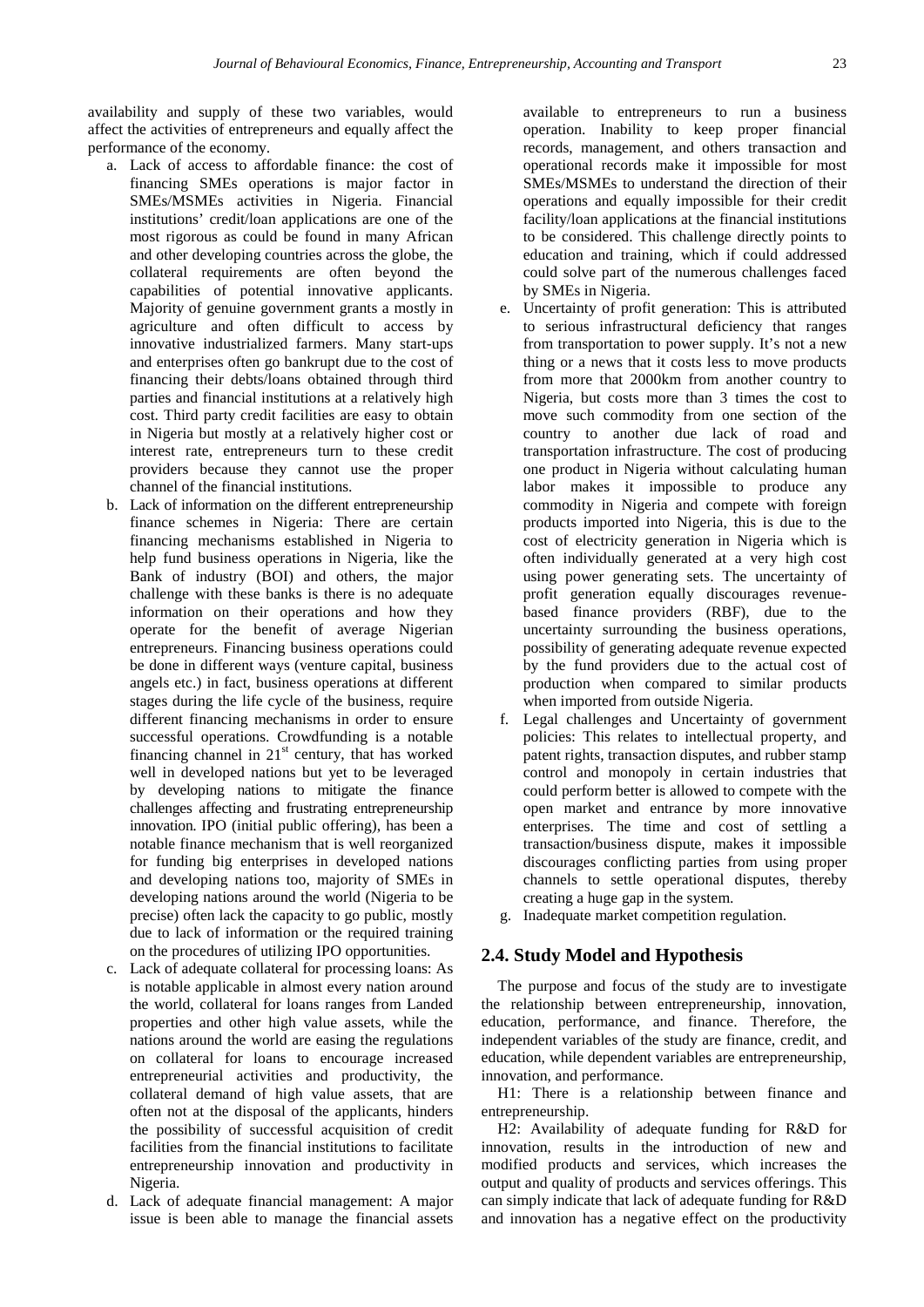and competitiveness of local enterprises or enterprises in an economy. Therefore; There is a significant relationship between finance and innovation.

H3: Adequately financed entrepreneurial venture would develop and increase in capacity, evolve and compete in any market environment. Therefore; there is a significant relationship between finance and performance.

H4: Knowledge of the different means of sourcing and financing entrepreneurship enhances the potentials of aspiring innovative enterprises, adequate education on entrepreneurship innovative financing mechanisms helps in keeping different industries in the economy stable. Therefore; there is a significant relationship between education and entrepreneurship.

H5: The ability of innovative entrepreneurs to develop the capacity to create ideas, modify and produce new products and services, new skills and improved standard training are required to equip and prepare the potential innovators. Therefore, there is a significant relationship between education and innovation.

H6: High skills in technical and scientific capability enhances products and services and the management output of entrepreneurs. Therefore; There is a significant relationship between education and performance.

H7: There is a relationship between credit and entrepreneurship.

H8: There is a relationship between credit and innovation.

H9: there is a relationship between credit and performance. H10: There is a significant impact of finance on entrepreneurship.

H11: There is a significant impact of credit on entrepreneurship.

H12: There is a significant impact of education on entrepreneurship.

H13: There is a significant impact of finance on innovation.

H14: There is a significant impact of credit on innovation.

H15: There is a significant impact of education on innovation.

H16: There is a significant impact of finance on performance.

H17: There is a significant impact of credit on performance.

H18: There is impact of education on performance.

[Figure 1:](#page-8-0) shows the productive entrepreneurship, which illustrate that productive entrepreneurship should start with adequate education which equips potential entrepreneurs with the required and desired skills to operate a successful corporation (human capital/capacity building). To meet current, and create demand in the economy, emerging enterprises creatively applies the acquired knowledge and skill in designing, changing, construct, and introducing new products and services, and modifying the already existing products and services by employing different innovation processes. The application of the education and skills materializes in the launch of new enterprise, with different capabilities to meet the different demands in an economy and creating potential employment and wealth. The innovation process would demand the commitment of resources within the enterprise and outside, in the research and development processes (R&D), hiring of qualified personnel and skilled workforce, and the acquisition of the technology required, majority of which is not available within the enterprise (need to be outsourced) in the form of credits and tech transfer, research grants or entrepreneurship grants.

Successful R&D gives birth to new capability of products and services' offerings of the enterprises, thereby generating high performance of the product and services coming from the economy.

<span id="page-8-0"></span>

**Figure 1.** Productive entrepreneurship (Source: From the research)

# **3. Research Methodology**

### **3.1. Methodology**

This study uses quantitative and qualitative data for the purpose of getting the required results, and employed descriptive and analytical approach in dealing with the obtained data. This approach is based on description of the study population and collection of real data from the population through a designed questionnaire in order to test hypotheses and to achieve objectives of the study. The questionnaire was distributed to collect data; this method is considered an appropriate method and less expensive than many others.

### **3.2. Study Population and Sample**

The study is on entrepreneurship innovation and finance, with Nigeria as the case study. Nigeria as the case study, the study used non-probability sampling method to select the population sample for the study, the population of the study consists of registered SMEs/MSMEs, and finance institutions in Nigeria. The sample include enterprise owners, and staff in the banking and finance institutions in Nigeria. The enterprises and individuals selected are based on their availability and willingness to participate in the study, and not every enterprise and financial institution has a chance of being included as not all are accessible. This sampling technique was chosen because it is easier and cheaper to obtain data, and can help in generating the desired data to conclude the study, since the study is not financed or sponsored by any external body.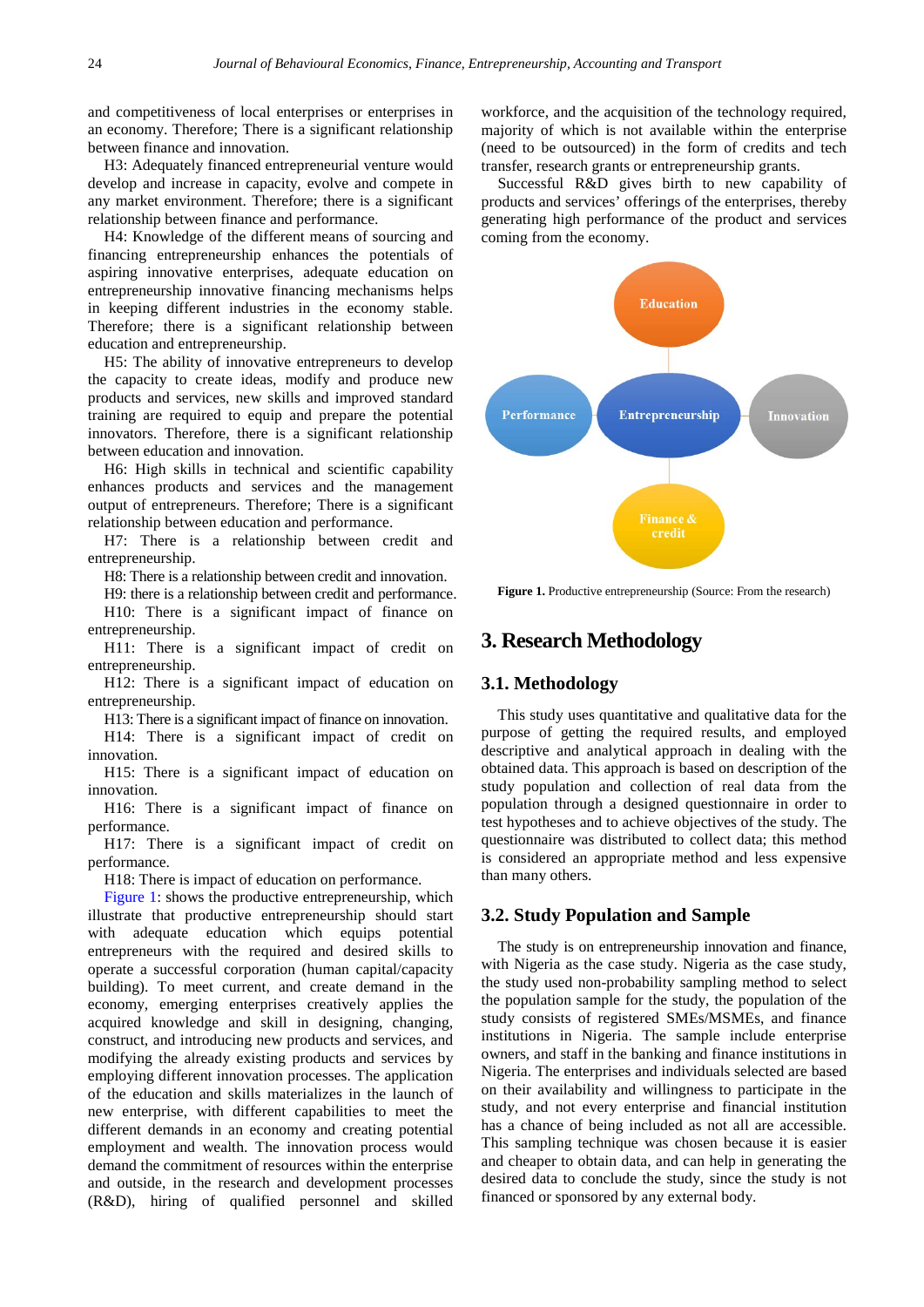### **3.3. Study Tools and Survey Validation**

#### **3.3.1. Study Tools**

The data for this study was obtained through designed questionnaires sent to respondents.

The research questionnaire was designed using google form, Google form was used because of the location where the data required is coming from (Nigeria), and given that the research is not financially sponsored, google forms is a free data collection platform that presents the data in spread sheet excel form, making it more convenient for extraction to run analysis.

The form was sent to respondents by email, and also, given the versatile nature of the google form, the form was also sent to respondents through their Facebook messenger and WhatsApp messenger.

The data obtained from the questionnaire was analyzed using IBMSPSS.

IBMSPSS statistical software is a platform which

offers advanced statistical analysis, a vast library of machine learning algorithms, text analysis, open-source extensibility, integration with big data and seamless deployment into applications.

SPSS was chosen for the analysis because of its ease of use, flexibility, and scalability which makes it accessible to users and researchers of all skill levels, and SPSS is suitable for projects of all sizes and levels of complexity, and can help researchers and organizations find new opportunities, improve efficiency, and minimize risk.

SPSS software is often used for descriptive and predictive analysis, and would be useful in the descriptive analysis of the data obtained from the questionnaire.

#### **3.3.2. Survey Validation**

The survey/questionnaire validation was done by consulting lecturers and Professors, and after their positive response confirmed the questionnaire to be standard to extract sufficient data to complete the study.



**Figure 2.** Research method

# **4. Research Results and Findings**

#### **4.1. Descriptive Statistics**

The sample of SMEs and MSMEs in Nigeria consisted of 78 male (65.5%), 41 female (34.5) respondents (N=119).

The average age of respondents is "Mean=1.57", which according to the data age range, ranges from 31 to 40 years (SD=0.708). [Table 1,](#page-9-0) Shows the frequency distribution for gender. [Figure 3,](#page-9-1) displays the frequency allocation of gender in percentages.

The respondents have the minimum age of 1, and maximum age of 4, the average age of the respondents is Mean =  $1.57$  (SD= 0.708) (N=119). The 119 respondents from the sample are spread through different sectors, 10% are in the Healthcare, 11.8% in Banking and finance, 21.0% in industrial sector, 10.9% in information technology, 8.4% in Real estate, 5.9% in material sector, 5.9% Utilities, and 26.1% in Retail. The data showed that 58.8% of the respondents have worked in the respective industry for less than 5 years, 39.5% for 11 to 20 years, and 1.7% have operated for more than 21 years.

The data also showed that average working position of the respondents surveyed is  $2.55$  (SD=1.630). Furthermore, education data indicated that average respondent in the sample is a college/university degree holder (Mean  $= 2.01$ , SD=0.644). The average operating capital of the surveyed SMEs and MSMEs in the sample is 20 million (mean  $=1.45$ , SD=0.861). [Table 2](#page-10-0) and [Figure 4,](#page-10-1) shows the distribution of the demographic variables.

**Table 1. Frequency distribution for gender**

<span id="page-9-0"></span>

| Gender | Frequency | Percent |
|--------|-----------|---------|
| Male   | 78        | 65.5    |
| Female | 41        | 34.5    |
| Total  | 119       | 100.0   |

<span id="page-9-1"></span>

**Figure 3.** Frequency distribution for gender in percentages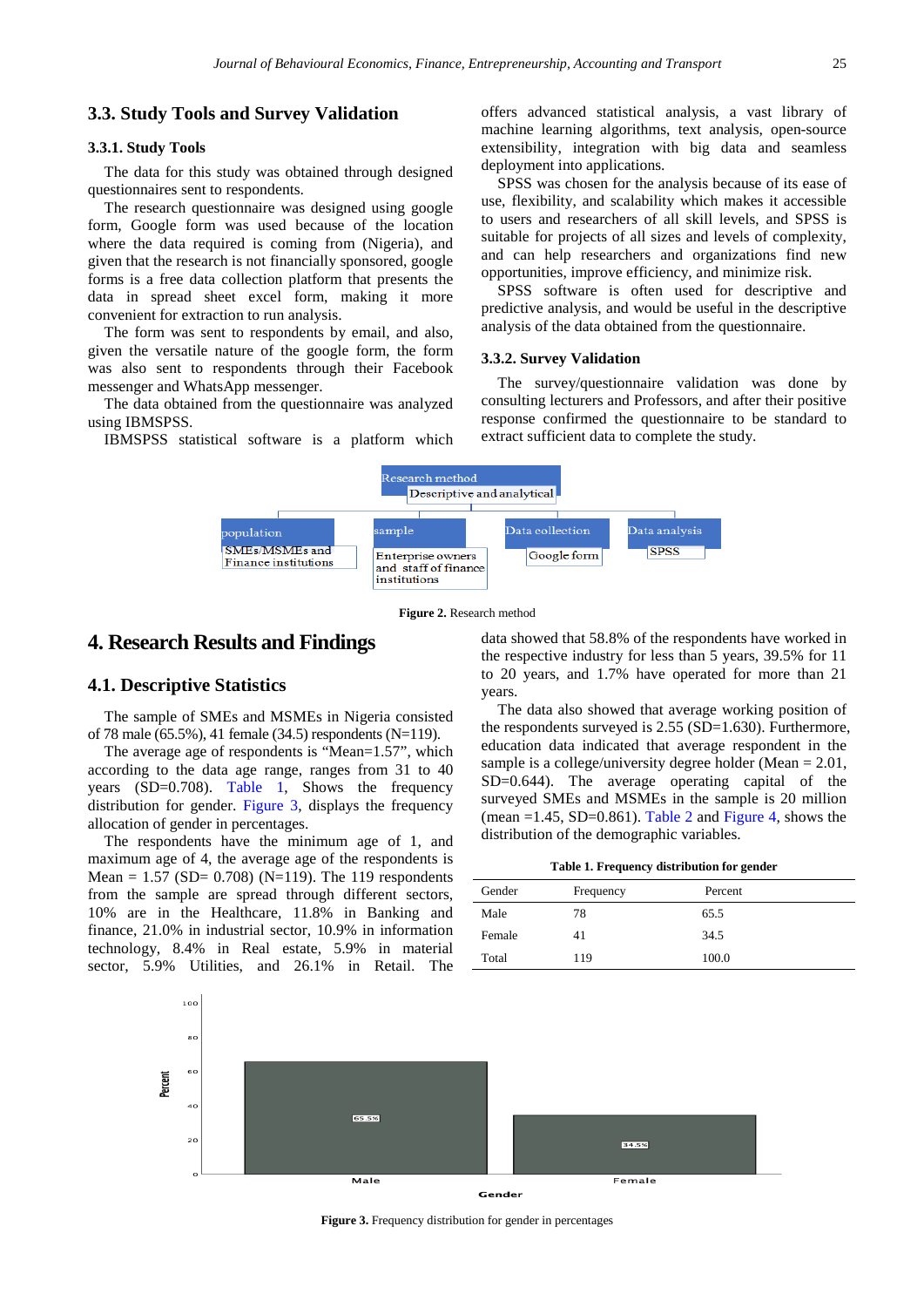**Table 2. Demographic variables.**

<span id="page-10-0"></span>

|                        | N   | Minimum | Maximum | Mean | Std. Deviation |
|------------------------|-----|---------|---------|------|----------------|
| Gender                 | 119 |         |         | 1.34 | 0.477          |
| Age group              | 119 |         |         | 1.57 | 0.708          |
| Academic qualification | 119 |         |         | 2.01 | 0.644          |
| Sector                 | 119 |         | 8       | 4.67 | 2.491          |
| Capital                | 119 |         |         | 1.45 | 0.861          |
| Current position       | 119 |         |         | 2.55 | 1.630          |
| Time in the industry   | 119 |         |         | 1.84 | 1.017          |

<span id="page-10-1"></span>

#### **Figure 4.** Demographic variables

The descriptive statistics for entrepreneurship showed an overall mean score of 1.99% (SD=0.181), which shows the negative perception of entrepreneurship development/start-up in Nigeria. EPT2 (Start-up capital by government support initiative and programs) has the highest mean score of  $1.69$  (SD = 0.465), indicating that the surveyed SMEs/MSMEs had no start-up capital raised through government support initiative and programs. This answers research question 1 (Are there enough provisions to support entrepreneurship innovation of Nigerian SMEs?).

The descriptive statistics for innovation showed overall means score of  $3.00$  (SD = .602), showing that the respondent neither agree or disagree on the effects no finance on innovation. IVT4 (Skilled labor force is a very important factor in innovation) has the highest mean score 4.05 (SD=1.178), indicating the importance of education in technically and skillfully equipping aspiring and potential entrepreneurs.

Performance data show overall mean score of 4.15  $(SD = 0.492)$ , indicating the respondents in the sample agree that finance affects the performance of entrepreneurs in Nigeria. PFM2 (Lack of appropriate financing affects innovative performance of Nigerian enterprises), has the highest mean score 4.20(SD=0.754),

indicating that lack of appropriate financing is a challenge for Nigerian enterprises.

Descriptive statistics for finance show overall mean score of 4.06 (SD0.486), which showed a positive response of respondents on the importance of financing on entrepreneurship development. FNC2 (Adequate financing is vital for innovative business enterprises to thrive), has the highest mean score  $4.27$  (SD = 1.014) indicating that for innovative enterprises in an economy to thrive, adequate financial support is need.

The descriptive statistics for Credit show overall mean score of 3.92 (SD = 0.593), indicating that there are no accessible credit facilities for start-up enterprises in Nigeria. CDT2 (Interest rate is too high), has the highest mean score, indicating the impossibility of successfully utilizing any credit facility from financial institutions in Nigeria for the purpose of innovation.

The descriptive statistics for education show overall mean score of  $2.13$  (SD = 0.180), indicating that the respondents are negative about entrepreneurship education in Nigeria. EDT2 (Have no entrepreneurship education) has the highest mean score of  $EDT2 = 1.68$ (SD=0.468), which shows the effects of education on innovation and other variables that enhance entrepreneurship innovation.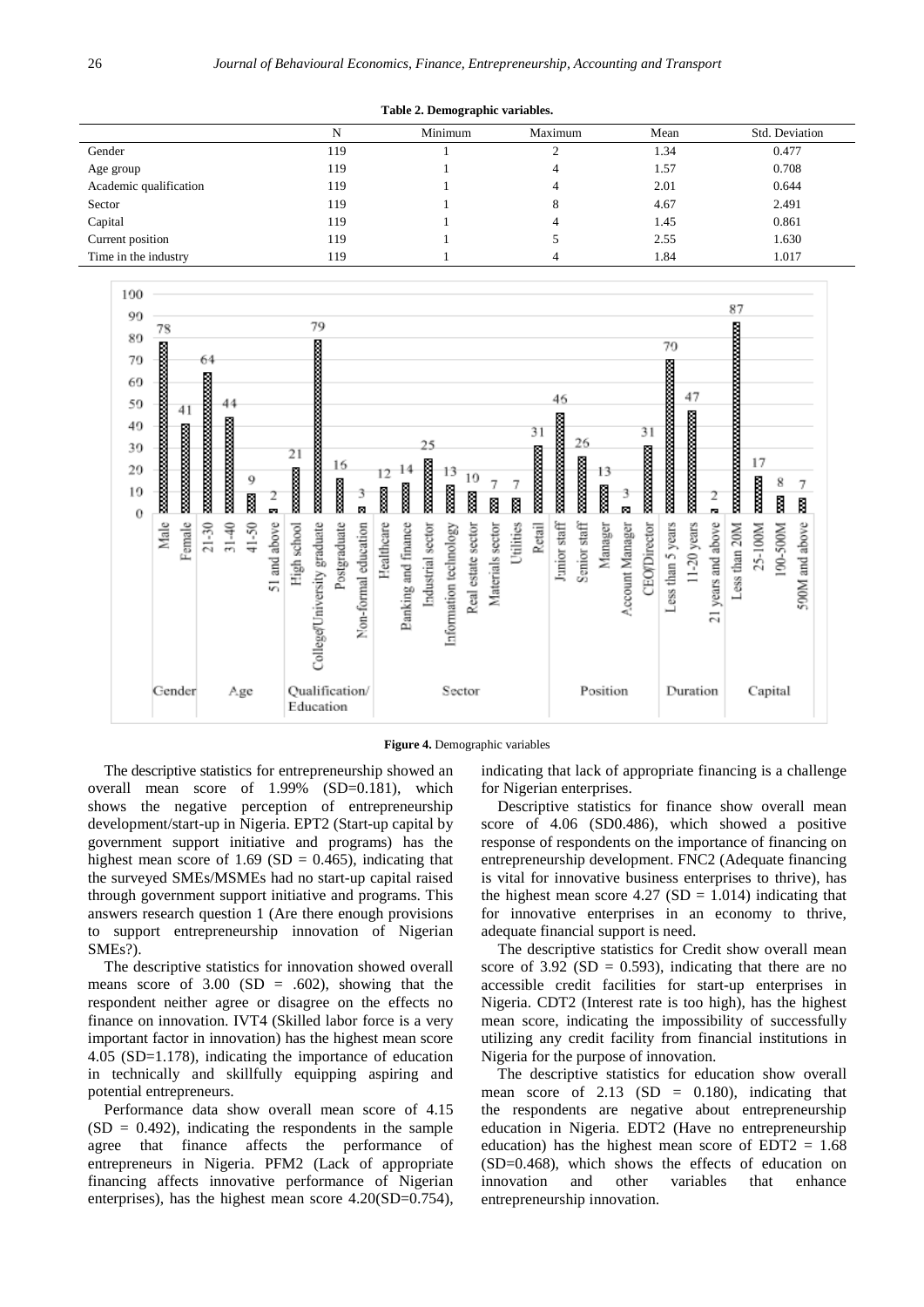#### **Table 3. Descriptive statistics of variables**

| <b>Items</b>     | N   | Mean | Std. Deviation |
|------------------|-----|------|----------------|
| Entrepreneurship | 119 | 1.99 | 0.181          |
| Innovation       | 119 | 3.00 | 0.602          |
| Performance      | 119 | 4.15 | 0.492          |
| Finance          | 119 | 4.04 | 0.434          |
| Credit           | 119 | 3.92 | 0.593          |
| Education        | 119 | 2.13 | 0.180          |

Data source: SPSS data processed in 2021.

#### **Table 4. Descriptive statistics for finance**

| <b>Items</b>     | N   | Mean | Std. Deviation |
|------------------|-----|------|----------------|
| FNC1             | 119 | 3.96 | 1.100          |
| FNC <sub>2</sub> | 119 | 4.27 | 1.014          |
| FNC3             | 119 | 3.18 | 1.155          |
| FNC4             | 119 | 2.34 | 1.068          |
| FNC5             | 119 | 3.87 | 1.013          |
| FNC <sub>6</sub> | 119 | 3.67 | 1.090          |
| FNC7             | 119 | 2.84 | 1.120          |
| FNC8             | 119 | 3.67 | 1.082          |
| FNC9             | 119 | 3.57 | 0.996          |
| Finance          | 119 | 4.04 | 0.434          |

Data source: SPSS data processed in 2021.

#### **Table 5. Descriptive statistics for entrepreneurship**

| Items            | N   | Mean | Std. Deviation |
|------------------|-----|------|----------------|
| ETP1             | 119 | 1.52 | 0.502          |
| ETP <sub>2</sub> | 119 | 1.69 | 0.465          |
| ETP3             | 119 | 1.04 | 0.201          |
| ETP4             | 119 | 1.03 | 0.181          |
| EDT <sub>5</sub> | 119 | 1.22 | 0.415          |
| Entrepreneurship | 119 | 1.99 | 0.181          |

Data source: SPSS data processed in 2021.

#### **Table 6. Descriptive statistics for innovation**

| <b>Items</b>     | N   | Mean | Std. Deviation |
|------------------|-----|------|----------------|
| IVT <sub>1</sub> | 119 | 2.53 | 1.213          |
| IVT <sub>2</sub> | 119 | 2.32 | 1.096          |
| IVT3             | 119 | 2.12 | 1.129          |
| <b>IVT4</b>      | 119 | 4.05 | 1.178          |
| Innovation       | 119 | 3.00 | 0.602          |

Data source: SPSS data processed in 2021.

#### **Table 7. Descriptive statistics for Performance**

| <b>Items</b>     | N   | Mean | Std. Deviation |
|------------------|-----|------|----------------|
| PFM1             | 119 | 3.96 | 0.942          |
| PFM <sub>2</sub> | 119 | 4.20 | 0.754          |
| PFM3             | 119 | 4.10 | 0.718          |
| PFM4             | 119 | 3.74 | 0.868          |
| PFM <sub>5</sub> | 119 | 3.92 | 0.865          |
| Performance      | 119 | 4.15 | 0.492          |

Data source: SPSS data processed in 2021.

#### **Table 8. Descriptive statistics for Credit.**

| Items            | N   | Mean | Std. Deviation |
|------------------|-----|------|----------------|
| CDT <sub>1</sub> | 119 | 3.48 | 1.080          |
| CDT <sub>2</sub> | 119 | 4.14 | 0.950          |
| CDT3             | 119 | 3.90 | 0.933          |
| CDT4             | 119 | 4.09 | 0.965          |
| Credit           | 119 | 3.92 | 0.593          |

Data source: SPSS data processed in 2021.

| Table 9. Descriptive statistics for Education. |  |  |
|------------------------------------------------|--|--|
|                                                |  |  |

| Items            | N   | Mean | Std. Deviation |
|------------------|-----|------|----------------|
| EDT <sub>1</sub> | 119 | 1.35 | 0.480          |
| EDT <sub>2</sub> | 119 | 1.68 | 0.468          |
| EDT3             | 119 | 1.50 | 0.502          |
| EDT4             | 119 | 1.48 | 0.502          |
| EDT <sub>5</sub> | 119 | 1.22 | 0.415          |
| Education        | 119 | 2.13 | 0.180          |

Data source: SPSS data processed in 2021.

# **4.2. Reliability Test**

A validity test was conducted on the questionnaire data to explore the reliability of the data, to check the fit of the data to run a successful analysis and the results. The Cronbach's Alpha (0.740) showed there is a good internal consistent reliability of the data, indicating that the data can be used for the analysis. [Table 10](#page-11-0) and [Table 11,](#page-11-1) shows the validity and reliability findings.

|  |  |  | Table 10. Validity and reliability statistics |  |
|--|--|--|-----------------------------------------------|--|
|--|--|--|-----------------------------------------------|--|

<span id="page-11-0"></span>

| Cronbach's Alpha Based<br>Cronbach's Alpha<br>on Standardized Items |       | N of Items |
|---------------------------------------------------------------------|-------|------------|
| 0.740                                                               | 0.694 | 33         |
|                                                                     |       |            |

Data source: SPSS data processed in 2021.

#### **Table 11. Item statistics for validity and reliability**

<span id="page-11-1"></span>

|                  | Mean | Std. Deviation | N   |
|------------------|------|----------------|-----|
| FCN1             | 3.96 | 1.100          | 119 |
| FCN <sub>2</sub> | 4.27 | 1.014          | 119 |
| FCN3             | 3.18 | 1.155          | 119 |
| FCN4             | 2.34 | 1.068          | 119 |
| ETP1             | 1.52 | 0.502          | 119 |
| ETP <sub>2</sub> | 1.69 | 0.465          | 119 |
| ETP3             | 1.04 | 0.201          | 119 |
| ETP4             | 1.03 | 0.181          | 119 |
| PFM1             | 3.96 | 0.942          | 119 |
| PFM2             | 4.20 | 0.754          | 119 |
| CDT <sub>2</sub> | 4.14 | 0.950          | 119 |
| CDT3             | 3.90 | 0.933          | 119 |
| CDT4             | 4.09 | 0.965          | 119 |
| EDT1             | 1.35 | 0.480          | 119 |
| EDT <sub>2</sub> | 1.68 | 0.468          | 119 |
| EDT3             | 1.50 | 0.502          | 119 |
| EDT4             | 1.48 | 0.502          | 119 |
| CDT1             | 3.48 | 1.080          | 119 |
| FNC5             | 3.87 | 1.013          | 119 |
| FNC6             | 3.67 | 1.090          | 119 |
| FNC7             | 2.84 | 1.120          | 119 |
| PFM3             | 4.10 | 0.718          | 119 |
| IVT1             | 2.53 | 1.213          | 119 |
| IVT <sub>2</sub> | 2.32 | 1.096          | 119 |
| IVT3             | 2.12 | 1.129          | 119 |
| EDT6             | 1.68 | 0.468          | 119 |
| IVT4             | 4.05 | 1.178          | 119 |
| FNC8             | 3.67 | 1.082          | 119 |
| PFM4             | 3.74 | 0.868          | 119 |
| FNC9             | 3.57 | 0.996          | 119 |
| PFM5             | 3.92 | 0.865          | 119 |
| EDT5             | 1.22 | 0.415          | 119 |
| ETP5             | 1.68 | 0.486          | 119 |

Data source: SPSS data processed in 2021.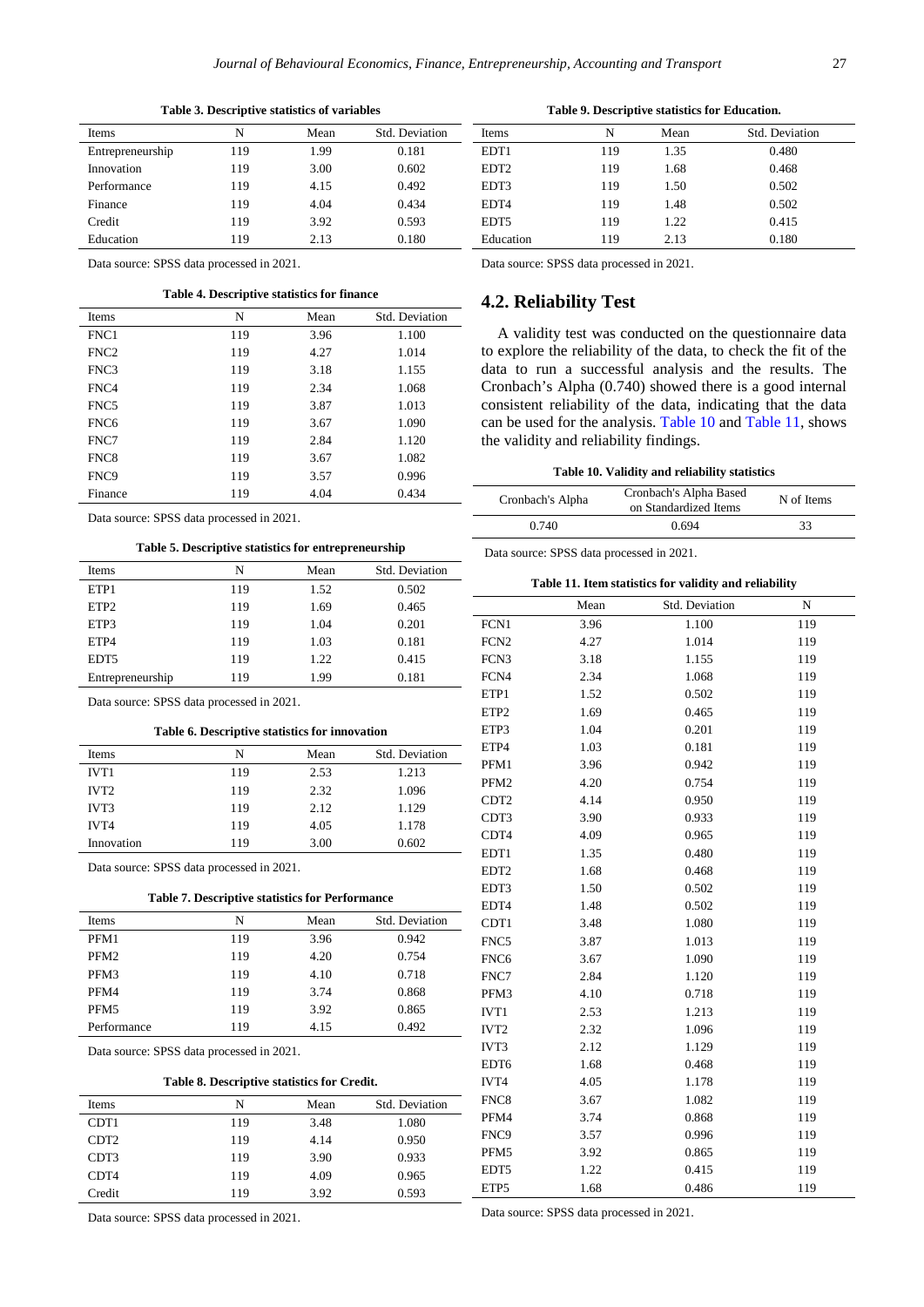#### **4.2.1. Correlation Analysis**

In order to determine the relationship between the independent (predictors) variables (finance, credit, education) and the dependent variables (entrepreneurship, innovation, performance), the independent and dependent variables were explored using correlation matrix.

Correlation matrix was performed to assess the relationship between finance, credit, education and entrepreneurship, innovation, performance, and to also text hypothesis 1 to 6. Correlation analysis was performed using Pearson's r, which measures the relationship between two variables, and ranges from negative one (-1) to a positive one  $(+1)$ , zero  $(0)$  indicates that there is no relationship between the tested variables in the study, so to find the relationship, the study focused on between positive one  $(+1)$  and negative one  $(-1)$ .

#### **4.2.2. Statement of Problems**

Problem 1. To investigate the relationship between finance and entrepreneurship.

H1: There is a relationship between finance and entrepreneurship.

Reporting Pearson correlation.

Pearson product correlation of finance and entrepreneurship, found that there is a very low relationship between entrepreneurship and finance  $(r=0.008, p=.931)$ , which is not significant, indicating that there is a very low relationship between the two variables, which supports hypothesis 1 that stated there is a relationship between entrepreneurship and finance.

Problem 2. To investigate the relationship between finance and innovation.

H2. There is a significant relationship between finance and innovation.

Reporting Pearson correlation.

Pearson product correlation found that there is a moderate/low positive and statistically significant correlation between finance and innovation (r=.207\*, P<.05). Hence H2, was supported. This shows that providing adequate financing to promote and encourage innovation, increases the innovativeness of entrepreneurs in Nigeria or any given economy.

Problem 3. To investigate the relationship between finance and performance of entrepreneurs.

H3: there is a significant relationship between finance and performance

Reporting Pearson correlation.

Pearson product correlation was found to be strong and statistically significant ( $r = .550**$ ,  $p < .01$ ). Hence H3, was supported, indicating that adequate finance is importance to the entrepreneurial innovative performance of enterprises in Nigeria.

Problem 4. To investigate the relationship between education and entrepreneurship.

H4: There is a significant relationship between education and entrepreneurship.

Reporting Pearson correlation.

Pearson product correlation for education and entrepreneurship was found to be moderately positive and statistically significant (r=.344\*\*, p<.01). Hence H4, was supported. This shows that education and skill/human capital enhances the entrepreneurial capabilities of aspiring and potential enterprises in Nigeria.

Pearson product correlation was found to be strong and statistically significant (r=.518, P<.001). Hence H4, was supported, this shows that the ability of innovative entrepreneurs to access favorable credit facilities increases the financing of their activities and operations.

Problem 5. To investigate the relationship between education and innovation.

H5. There is a significant relationship between education and innovation.

Reporting Pearson correlation.

Pearson product correlation for education and innovation was found to be low and negative and not significant (r=-0.143, P=.121). Hence H5 was not supported.

Problem 6. To investigate the relationship between education and performance.

H6. There is a relationship between education and performance.

Reporting Pearson correlation.

Pearson product correlation for education and performance, was found to be negative and negligible non-significant  $(r=-0.022, P=.810)$  indicating no tangible relationship between the variables. Hence H6 was not supported.

Problem 7. To investigate the relationship between credit and entrepreneurship

H7. There is a relationship between credit and entrepreneurship

Reporting Pearson correlation.

Pearson product correlation for credit and entrepreneurship, was found to be low and statistically significant ( $r = .298**$ ,  $P < .01$ ). indicating that there is a significant relationship between the two variables. Hence H7 was supported.

Problem 8. To investigate the relationship between credit and innovation.

H8. There is a relationship between credit and innovation Reporting Pearson correlation.

Pearson product correlation for credit and innovation, was found to be negative and negligible non-significant  $(r=-0.092, P=.318)$ . indicating that there no tangible relationship between the variables. Hence H8 was not supported.

Problem 9. To investigate the relationship between credit and performance.

H9. There is a significant relationship between credit and performance.

Reporting Pearson correlation.

Pearson product correlation for credit and performance, was found to be strong and statistically significant  $(r=.659**, P<.01)$  indicating that there is a relationship between the two variables. Hence H9 was supported. [Table 12,](#page-13-0) shows the findings of the correlation matrix.

#### **4.2.3. Regression Analysis**

To understand the actual impact of finance on entrepreneurship innovation, and to explore the level of the relationship between the independent variables and the dependent variables, a standard multiple regression analysis was explored to assess and predict entrepreneurship innovation.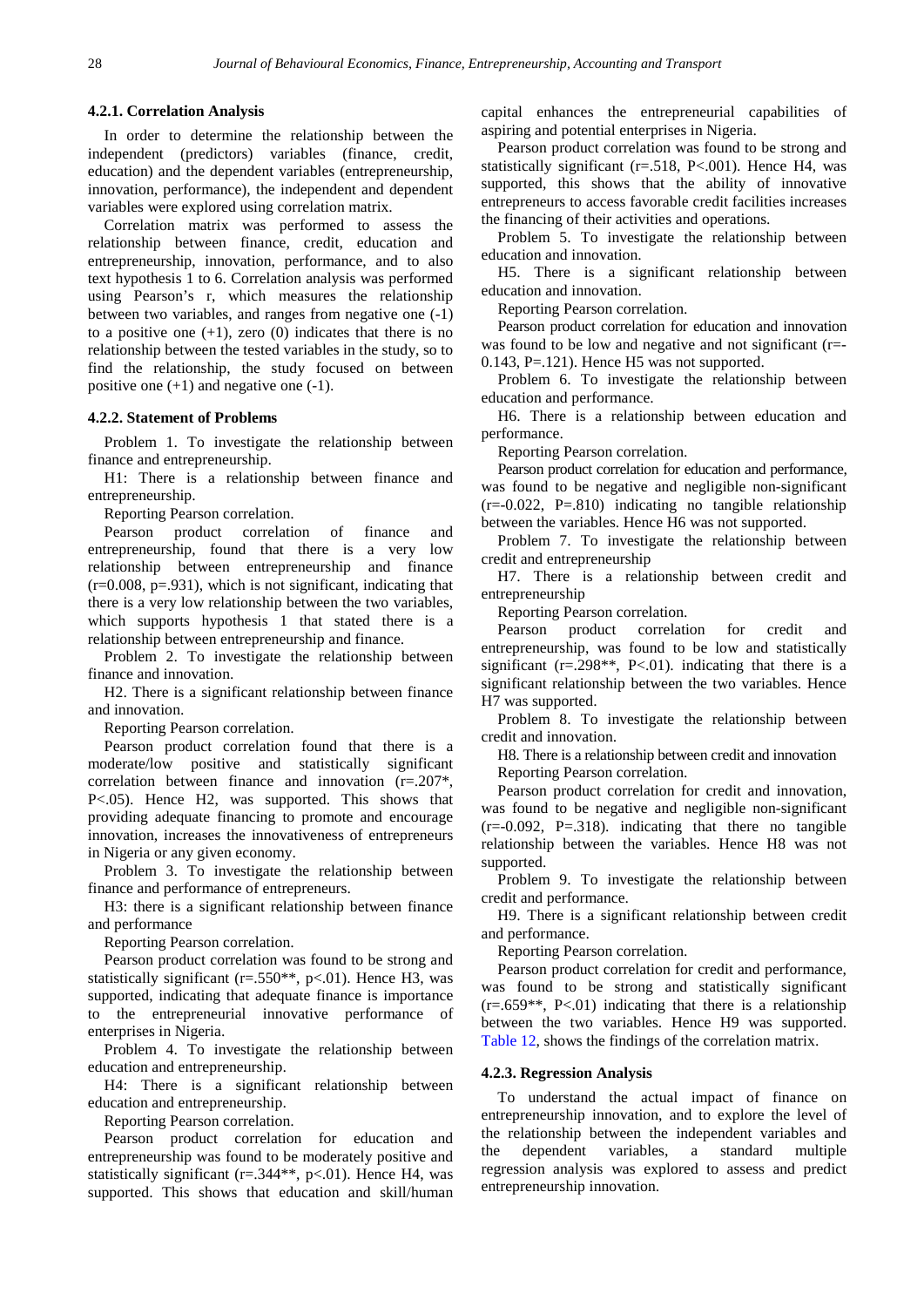<span id="page-13-0"></span>

| Variables        | Correlation         | Entrepreneurship | Innovation | Performance | Finance  | Credit   | Education |
|------------------|---------------------|------------------|------------|-------------|----------|----------|-----------|
| Entrepreneurship | Pearson Correlation |                  |            |             |          |          |           |
| Innovation       | Pearson Correlation | $-.233*$         |            |             |          |          |           |
| Performance      | Pearson Correlation | $-0.017$         | $-0.009$   |             |          |          |           |
| Finance          | Pearson Correlation | 0.008            | $.207*$    | $.550**$    |          |          |           |
| Credit           | Pearson Correlation | .298**           | $-0.092$   | $.659**$    | $.518**$ |          |           |
| Education        | Pearson Correlation | $.344**$         | $-0.143$   | $-0.022$    | $-0.146$ | $-0.002$ |           |

**Table 12. Correlation Matrix**

\*. Correlation is significant at the 0.05 level (2-tailed).

\*\*. Correlation is significant at the 0.01 level (2-tailed). Data source: SPSS data processed in 2021.

#### **4.2.4. Statement of Problem**

The Problem 1: Investigate the impact/effect of finance, credit, education on entrepreneurship.

H10: There is a significant impact of finance on entrepreneurship.

H11: There is a significant impact of credit on entrepreneurship.

H12: There is a significant impact of education on entrepreneurship.

Reporting standard multiple regression

The dependent variable (entrepreneurship) was regressed on the predictors (finance, credit, and education) the independent variables predicted entrepreneurship, F (3,  $115$ ) =10.836, P<0.01. which indicate that the independent variables under study have a significant impact on entrepreneurship. Moreover, the R square  $=$  220, depicts that the model explained 22% (percent) of the variance in entrepreneurship. Also, the data showed that -13.5% variance in entrepreneurship can be accounted to finance, 36.8% is accounted to credit, and that 32.5% variance in entrepreneurship is accounted to education. [Table 13,](#page-13-1) shows the summary of the findings.

Problem 2: To investigate the impact of finance, credit, and education on innovation.

H13: There is a significant impact of finance on innovation

H14: There is a significant impact of credit on innovation

H15: There is a significant impact of education on innovation

Reporting standard multiple regression

The dependent variable (innovation) was regressed on the predictors (finance, credit, and education), the independent variables predicted innovation,  $F(3, 115) =$ 4.537, P<.001. which indicated that 2 factors out of the 3 factors under study have a significant impact on innovation. Moreover, the R square  $=$  106, depicts that the model explained about 10.6% (percent) of the variance in innovation.

The data also showed that, 45.6% variance in innovation is accounted to finance, -26.7% is accounted to credit, and that -31.8% variance in innovation is accounted to education. [Table 14,](#page-13-2) shows the summary of the findings.

The problem 3: To investigate the effect of finance, credit and education on performance.

H16: There is a significant impact of finance on performance.

H17: There is a significant impact of credit on performance.

H18: There is impact of education on performance.

Reporting standard multiple regression

<span id="page-13-1"></span>

| <b>Hypothesis</b> | Regression weight            | Beta coefficient | $R^2$ |          | P-value | Hypothesis supported |  |
|-------------------|------------------------------|------------------|-------|----------|---------|----------------------|--|
| H10               | Finance - Entrepreneurship   | $-0.135$         | .220  | $-1.384$ | 0.001   | N <sub>0</sub>       |  |
| H11               | Credit - Entrepreneurship    | 0.368            |       | 3.813    |         | Yes                  |  |
| H <sub>12</sub>   | Education - Entrepreneurship | 0.325            |       | 3.89     |         | Yes                  |  |
| R                 | .469a                        |                  |       |          |         |                      |  |
| F(3,115)          | 10.836                       |                  |       |          |         |                      |  |

**Table 13. Multiple regression**

a Dependent Variable: Entrepreneurship.

b Predictors: (Constant), Education, Credit, Finance.

Data source: SPSS data processed in 2021.

<span id="page-13-2"></span>

| Table 14. Multiple regression. |                        |                  |       |          |         |                      |
|--------------------------------|------------------------|------------------|-------|----------|---------|----------------------|
| <b>Hypothesis</b>              | Regression weight      | Beta coefficient | $R^2$ |          | P-value | Hypothesis supported |
| H <sub>13</sub>                | Finance - innovation   | 0.456            | .106  | 3.144    | .005    | Yes                  |
| H14                            | Credit - innovation    | $-0.267$         |       | $-2.54$  |         | Yes                  |
| H <sub>15</sub>                | Education - innovation | $-0.318$         |       | $-1.064$ |         | N <sub>o</sub>       |
| R                              | .325                   |                  |       |          |         |                      |
| F(3,115)                       | 4.537                  |                  |       |          |         |                      |

a Dependent Variable: Entrepreneurship.

b Predictors: (Constant), Education, Credit, Finance.

Data source: SPSS data processed in 2021.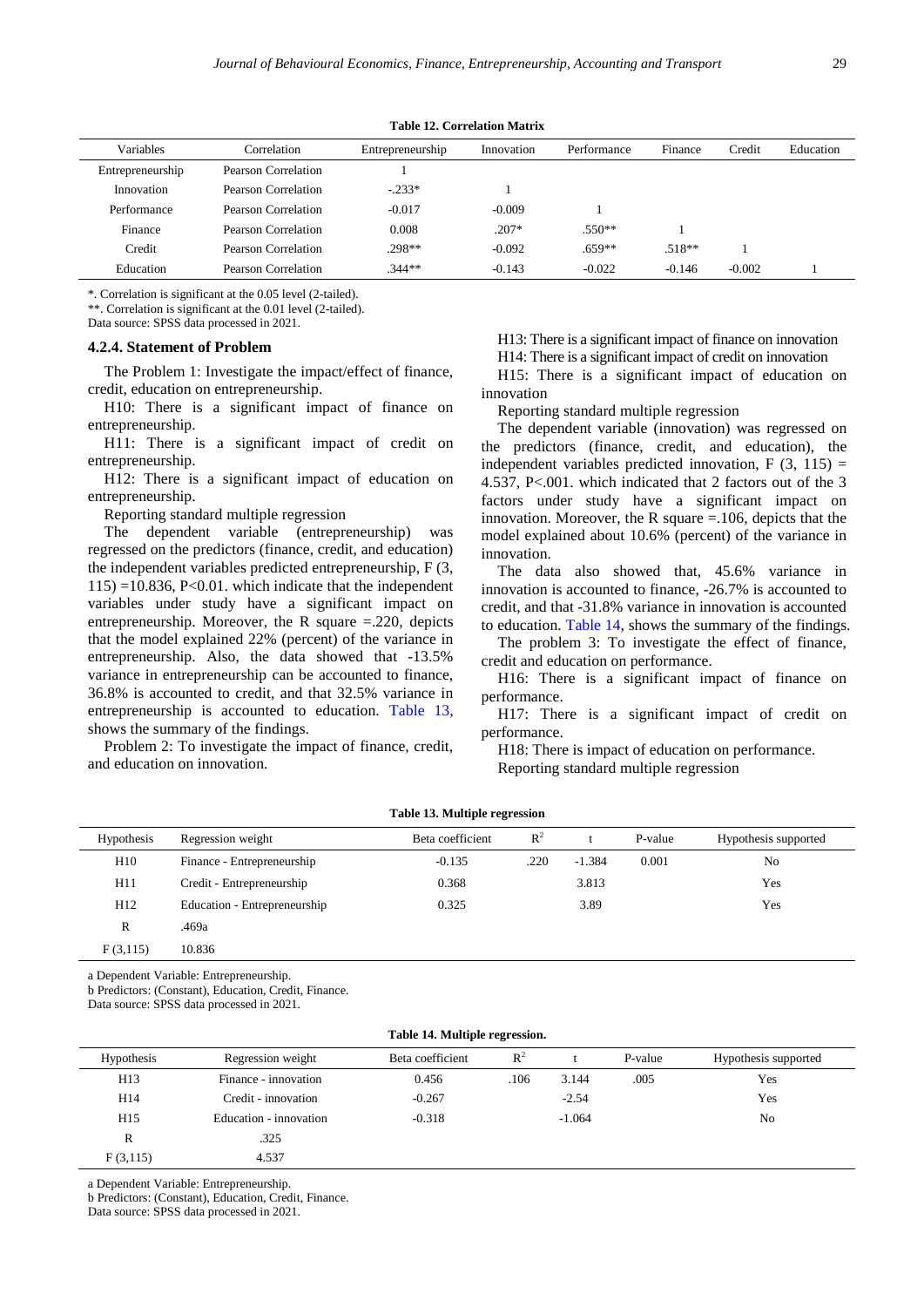<span id="page-14-0"></span>

| Hypothesis      | Regression weight       | Beta coefficient | $R^2$ |       | P-value | Hypothesis supported |
|-----------------|-------------------------|------------------|-------|-------|---------|----------------------|
| H <sub>16</sub> | Finance - Performance   | 0.329            | 0.494 | 3.687 | 0.001   | Yes                  |
| H <sub>17</sub> | Credit - Performance    | 0.422            |       | 6.533 |         | Yes                  |
| H18             | Education - Performance | 0.058            |       | 0.315 |         | N <sub>0</sub>       |
| R               | 0.703                   |                  |       |       |         |                      |
| F(3,115)        | 37.429                  |                  |       |       |         |                      |

**Table 15. Multiple regression.**

a Dependent Variable: Entrepreneurship.

b Predictors: (Constant), Education, Credit, Finance.

Data source: SPSS data processed in 2021.

The dependent variable (performance) was regressed on the predictors (finance, credit, and education), the independent variables predicted performance,  $F(3, 115) =$ 37.429, P<.001. which indicate that the 3 factors under study have a significant impact on performance. Moreover, the R square  $= 0.494$ , depicts that the model explained 49.4% (percent) of the variance in performance. The data further showed that 32.9% variance in performance is accounted to finance, 42.2% is accounted to credit, and that 05.8% variance in performance is accounted to education. [Table 15,](#page-14-0) shows the summary of the findings.

# **5. Discussion of Findings**

The demographic data indicate that, average respondents from the sample, mean =  $1.34$  (SD = .477) (N=119) are males, and the minimum age of the respondents is 1 which according to the data is within the range of 21-30 years old and maximum age is 4, and within the age range of 51 years old and above, the average age of the respondents, mean =  $1.57$  (SD= 0.708) which from the data is found within 31-40 years old  $(N=119)$ .

The data showed that average respondents, mean= 2.01 (SD=0.644) are college/University graduates and average position, mean =  $2.55$  (SD = 1.630) are business managers. The data further showed that average respondents, mean= 4.67 (SD=2.491) are in Materials sector, and average duration operated by the respondents in the industry, mean =  $1.84$  (SD =  $1.017$ ) is within the range of 11-20 years. The average operating capital of the respondents, mean  $= 1.45$  (0.861) is less than 20 million  $(<20,000,000)$ .

The demographic data shows that there is moderate number of female entrepreneurs in Nigeria with 34.5 % female respondents and  $65.5 %$  male respondents (N=119), considering the data size which is quite small, and given capital challenges in Nigeria. The operating capital of the respondents from different sectors, indicate that there is no adequate operating capital to offset the requirement to recruit and acquire skilled labor requirement, and the necessary machineries and technologies. The average operating capital of respondents in the healthcare sector 10.1%, is  $1.42 \leq z = 20$  million) (SD= .288). In the industrial sector, the average operating capital is  $1.64$  (SD = .199)  $(N = 119)$  which is 25-100 million.



**Figure 5**.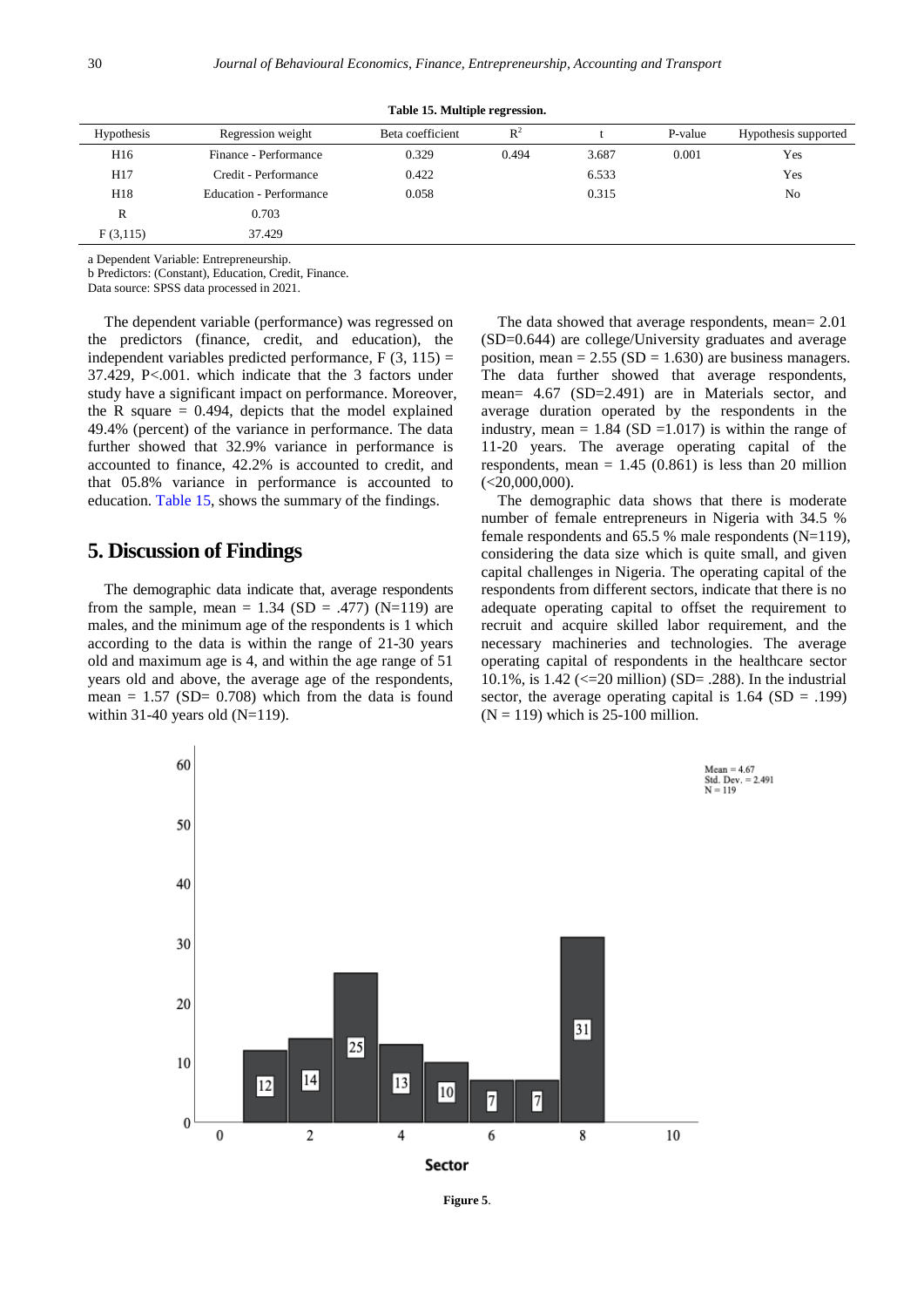



The information technology accounting for 10.9% of the respondents, the average operating capital of the respondents is  $1.23 \leq l \leq 20$  million) (SD = .122). The real estate sector accounting for 8.4% of the respondents, the average operating capital is 1.80 (25-100 million)  $(SD = .291)$ . the retail sector, which accounted for 26.1% of the respondents, the average operation capital is 1.35  $\left( \le 20 \right)$  million) (SD = .151).

The date showed that average  $4.67$  (SD = 2.491) are in the real estate, and that average operating capital is 1.45 (SD=.861) ( $N = 119$ ) which is <=20 million.

The average operating capital of respondents indicate low capacity of enterprises, and inability to acquire necessary equipment needed and the required human capital in the nature of labor. This is equally evident in the migration of expert to areas and regions of the world where their services are utilized at the right cost. And is evident in the lack of human capital at various sectors of the Nigerian economy.

The result from the correlation analysis in hypothesis 1, investigating the relationship between finance and entrepreneurship found ( $r = 0.008$ ,  $p = .931$ ), which is not significant, This illustrates that though entrepreneurship need adequate financing, but finance is not the primary variable for entrepreneurship to succeed in Nigeria, attention should be given to the type of funding and at what stage, short-term or long-term, there could other serious factors like local/external forces outside the control of the entrepreneurs like basic infrastructure, that may enhance cost of operating an enterprise in Nigeria. From the data, one can deduce that entrepreneurship depends heavily on other factors aside just finance to succeed in Nigeria.

The regression data of the dependent variable (entrepreneurship) and the predictors (finance, credit, and education) found F  $(3, 115) = 10.836$ , P<0.01, showed that 22% (percent) of the variance in entrepreneurship is accounted to the combined factors (finance, credit, and education), the data showed that -13.5% variance in entrepreneurship can be accounted to finance which demonstrate that as more finance is acquired, the level entrepreneurship in Nigeria decreases, this could be linked to unregulated government grants and programs that are not well thought and strategically implemented, but undertaken to score cheap political goals. "Several policy interventions in Nigeria that were aimed at stimulating entrepreneurship development via small and medium scale enterprises have failed" [\[49\].](#page-19-27) This answers research question 3 (Are the current government economic policies on entrepreneurship empowerment effective on promotion of innovative entrepreneurship in Nigeria). The 36.8% variance in entrepreneurship accounted to credit, shows that favorable and long-term credit facilities available to entrepreneurs can increase their productivity. The 32.5% variance in entrepreneurship accounted to education, demonstrates that adequate education on technology/technical skill and entrepreneurship management has a very good effect on entrepreneurial activities in Nigeria.

Pearson product correlation for finance and innovation found that there is a low positive significant relationship  $(r=.207^*$ , P<.05). This shows that providing adequate financing to promote and encourage innovation, increases the innovativeness of entrepreneurs in Nigeria. This will help in acquiring the necessary technology and equipment to enhance innovative industrial projects in Nigeria. The combined variables (finance, credit and education) predicted 10.6% innovation in Nigeria. The regression data predicted that 45.6% variance in innovation is accounted to finance. This is an implication that innovation thrives in an environment where entrepreneurs have easy access to long-term finance and finance security.

Exploring the relationship between finance and performance, Pearson product correlation (r=.550\*\*, p<.01) which is strong positive and statistically significant indicated that providing adequate finance is of gr\ea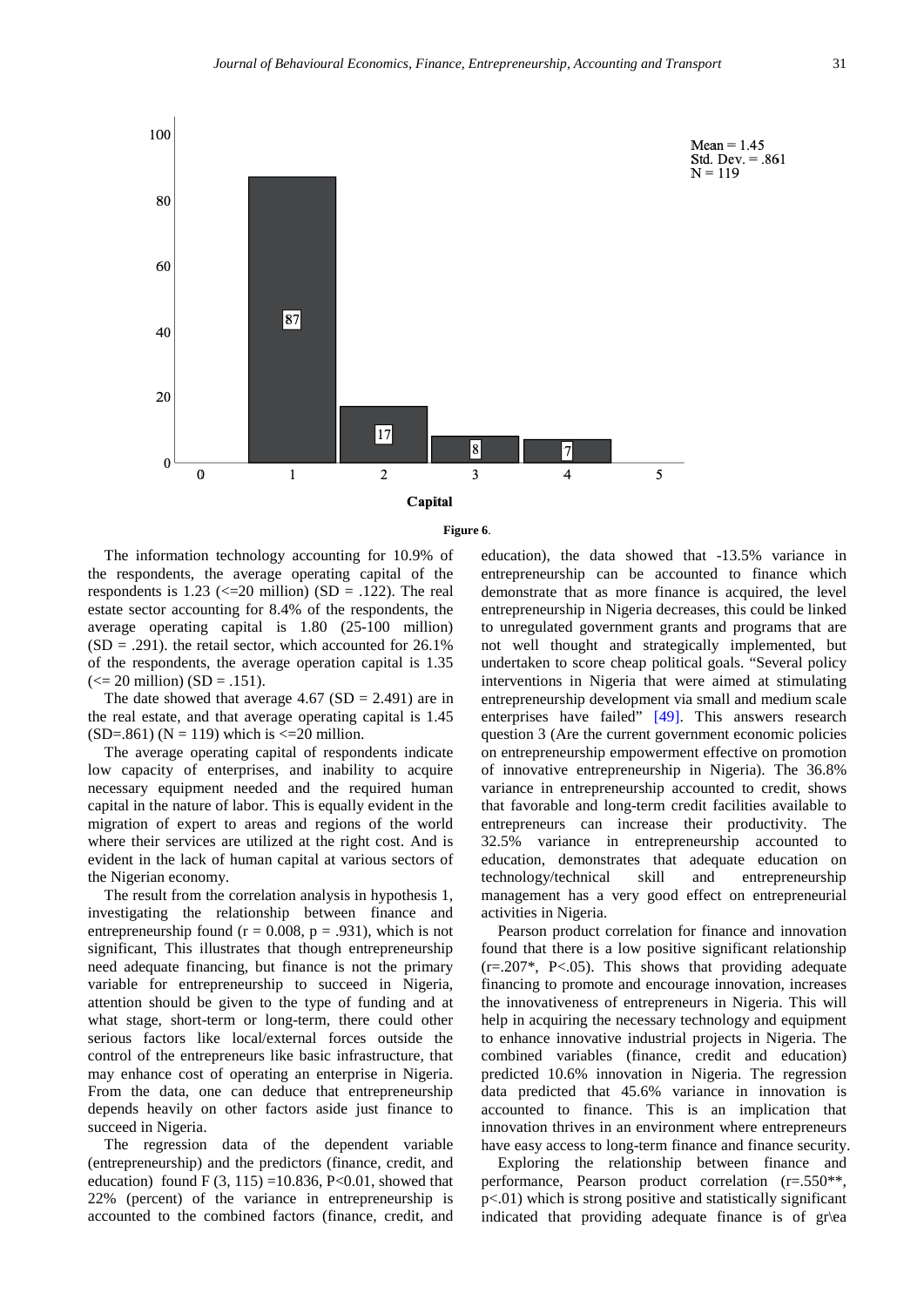importance to the entrepreneurial innovative performance of enterprises in Nigeria. The regression data of finance and performance predicted that 32.9% variance in performance is accounted to finance, this further suggested that improving the financial flow to innovative entrepreneurs will improve and increase their innovative performance and enhance the productivity/output, and equally enhance economic wellbeing of the people within the economy.

Education and entrepreneurship data of Pearson product correlation  $(r=.344**, p<.01)$ , which is moderately positive and statistically significant shows that education and human skill/human capital enhances the entrepreneurial capabilities of aspiring and potential entrepreneurs and enterprises in Nigeria. The regression data successfully predicted that 32.5% variance in entrepreneurship in Nigeria, is accounted to education, this indicates that more attention should be given the education sector, improve it, to produce the results that will enhance productivity. As potential and aspiring innovators need adequate education in technology and innovative management to produce the best innovative results.

Pearson product correlation found the relationship between education and innovation to be negative and non-significant ( $r=-0.143$ ,  $P=-121$ ). The data showed that as education increases in Nigeria, innovation and productivity decreases, which is very bad for Nigeria's economy, and any economy in such situation. The regression successfully predicted that -31.8% variance in innovation is accounted to education. This simply indicate that 31.8% deficiency in innovation and entrepreneurial productiveness is due to poor and inadequate education, (non-productive education system), this non-productive education system negatively affects growth and productivity in Nigeria), this is supported by the work of Henny Romijn and Manuel Albaladejo (Determinants of Innovation Capability in Small UK Firms), which concluded that the importance of academic education in science or engineering and relevant experience of the founders/managers stands out in determining innovation strength [\[50\],](#page-19-28) this provides us with insight as to the deficient -31.8% between education and innovation in Nigeria, this is also supported by findings of Ugochukwu Moses Urim and David Imhonopi in 2015, which found that Limited managerial capability of entrepreneurial firms due to inexperience, illiteracy and absence of mentoring and entrepreneurial network are among the things hindering entrepreneurship development in Nigeria [\[20\].](#page-18-19) The findings also support the conclusion of Xiaokui Wang, in "creative education", that the task of higher education is to cultivate high-level professionals with innovative spirit or skills and practical ability [\[27\],](#page-19-5) expressing the importance of improving education to enhance innovative capacity, this would change the negative relationship between education and entrepreneurship to positive. This answers research question 2 which tends to find if the current education system in Nigeria equips and support potential entrepreneurs with the relevant skills, exposure on application of knowledge and skills to effect innovation, thus; more expressing how ineffective the Nigerian educational sector is. The findings also support the study by Elizabeth Funmi Oseni on "The relevance on

entrepreneurship education on micro, small and medium enterprises (MSMEs) in Nigeria, which found no significant correlation between the Nigerian educational system and entrepreneurship development in Nigeria [\[51\].](#page-19-29)

Also, the data for education and performance showed a low negative correlation/relationship between the two variables under consideration in investigating the reason for the failures of entrepreneurship innovation in Nigeria (r=-0.022, P=.810), indicating no tangible relationship between the variables, the regression data showed that education accounted for about 05.8% of variance in entrepreneurial innovation performance, equally indicating that there is a very low relationship between education and performance of entrepreneurs in Nigeria, this can be expressed that either that majority of the entrepreneurs are not academically well equipped or that the educated and skilled human capital in Nigeria is not innovatively engaged or utilized, hence, the deficiency in results and productivity.

Furthermore, Pearson product correlation data for credit and entrepreneurship  $(r=.298**, P<.01)$ , which is low and statistically significant, indicated that there is a significant relationship. Also, the regression data which investigated the actual impact of credit on entrepreneurship showed that 36.8% variance in entrepreneurship is "accounted to credit. This indicates that improving the terms of credit to make it easier for genuine innovative entrepreneurs to obtain long term credit facilities from the financial institutions (capital), would improve and increase entrepreneurship growth and development in Nigeria. This is also partly in agreement with Diyoke, Christian Ikechukwu Entrepreneurship development in Nigeria", which concluded that the challenges of entrepreneurship development in Nigeria are largely that of sourcing of capital, expertise in management of the business, poor investment decisions [\[52\].](#page-19-30) This pointed directly finance (credit) and education/training. Credit and innovation data showed a negligible non-significant relationship (r=-0.092, P=.318), the regression data showed that credit accounted for -26.7% of variance in innovation, which shows that as more credit facilities for the purpose of innovation activities are obtained or acquired, innovation or output decreases (the purpose of the credit facility), indicating that there no tangible relationship between the ability to access credit facilities and been innovative in Nigeria.

From the data, there is a positive significant relationship between education and entrepreneurship  $(r=.344**, p<.01)$ , but the entrepreneurship is not innovative and productive, as shown in the data between education and innovation in Nigeria ( $r = -0.143$ ,  $P = .121$ ).

# **6. Conclusion and Limitations of the Study**

### **6.1. Conclusion**

The study aimed at investigating the relationship between entrepreneurship innovation and finance in Nigeria. The study makes a contribution to entrepreneurship innovation in Nigeria, and identified the importance of education and affordable finance to tackle the deficiency on innovative entrepreneurial activities in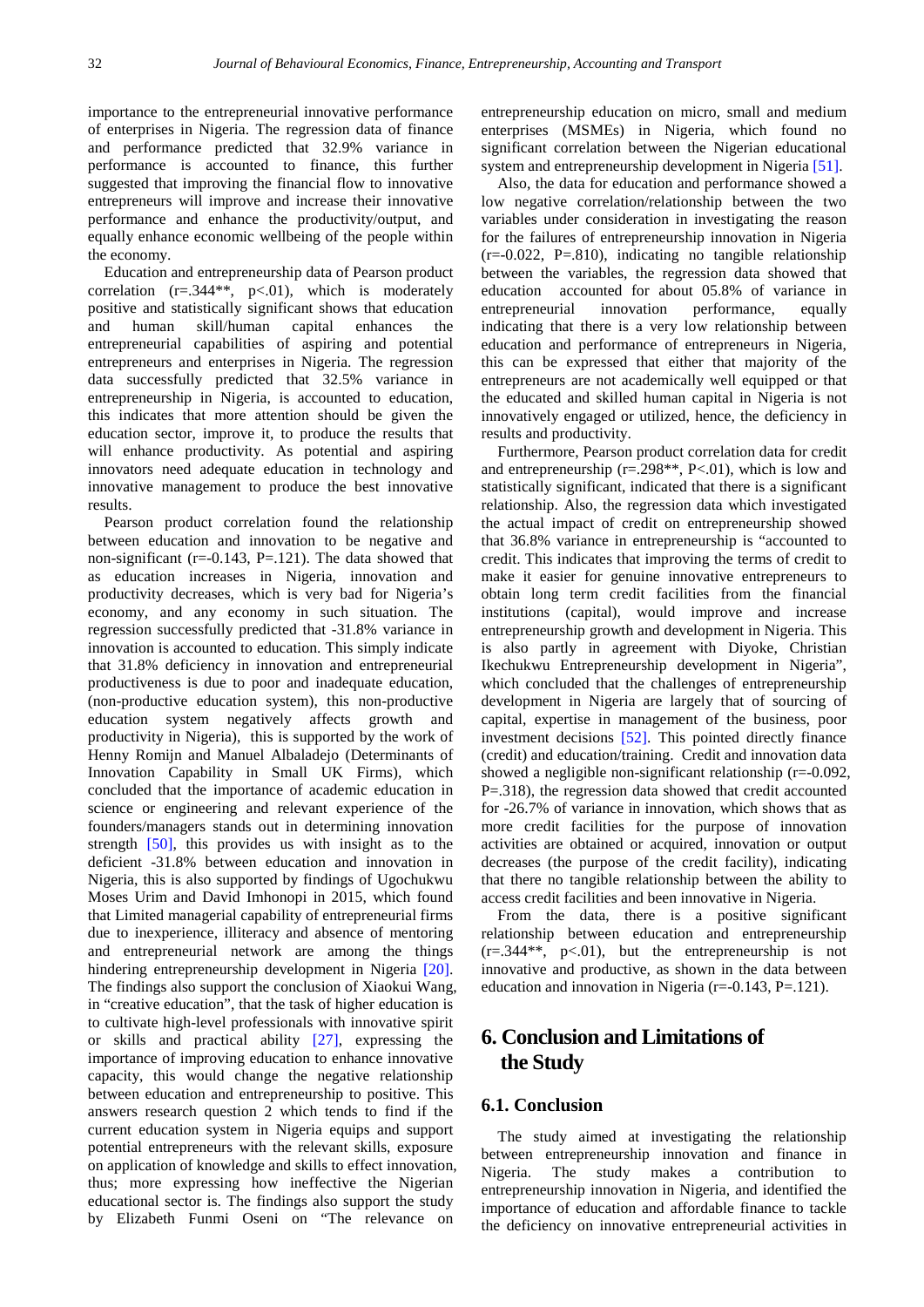Nigeria. From the research data and findings, finance is not the only obstacle facing entrepreneurship innovation and development in Nigeria, human capital capacity through education remains the true obstacle.

The study found there is a significant relationship between finance and entrepreneurship innovation, and predicted that 45.6% innovation in Nigeria is accounted to finance and ability to access long-term finance (credit). The result attributed the failures of entrepreneurship innovation to lack of adequate education to enhance the entrepreneurial activities which is negatively correlated, and predicted that 31.8% deficiency in entrepreneurship innovation activities in Nigeria is caused by lack of adequate education and training to fully equip the entrepreneurs. Looking at the implications, any amount spent for the purpose of entrepreneurship innovation, might yield the same result as majority of entrepreneurs lacks the actual capacity to effect innovation. The findings of Meghana Ayyagari, Asli Demirguc-Kunt, and Vojislav Maksimovic in 2011, further highlighted the important role of finance and education in enhancing entrepreneurship innovation and productivity "access to external finance is associated with greater firm innovation, and that highly educated managers, ownership by families, individuals and managers, and exposure to foreign competition is associated with firm innovation" [\[40\].](#page-19-18)

The growth of entrepreneurship activities is boosted by finance and credit, this is shown in data that shows that performance of entrepreneurial activities is mostly dependent on finance and long-term credit facilities. Finding a synergy to make to ensure that education reflects on the level of innovative and productive activities in an economy is of great importance, Innovation is a powerful explanatory factor behind differences in performance between firms, regions, and countries. In the words of Jan Fagerberg (2004), "Firms that succeed in innovation prosper, at the expense of their less able competitors. Innovative countries and regions have higher productivity and income than the less innovative ones" [\[14\].](#page-18-13)

With these findings, the study can conclude that; the failure of entrepreneurship innovation in Nigeria can be addressed through improved and adequate education and standardized finance mechanisms, these findings is partly supported by OECD 2010 report on innovation "the innovation strategy", which suggested that "to be effective, innovation policy must take account of how innovation takes place today,, which encompasses a wide range of activities, including research and development (R&D), organizational changes, firm-level training, testing, marketing and designs, and further stated that innovation rarely occurs in isolation, it is highly interactive process involving a growing and diverse network of stakeholders, institutions, and users around the globe [\[6\].](#page-18-5)This implies that, with improved and expanded education and finance mechanisms, the potential entrepreneurs and innovators can be skillfully equipped and financially stable and capable to conduct their activities. These would increase the productivity and innovative performance of Nigerian entrepreneurs. Furthermore, improving infrastructures that enhance productivity and reduce the cost of enterprise operation in Nigeria should be prioritized. The study findings are also supported by the findings of Radul

Milutinovic, Slađana Benkovic, Biljana Stošić, which concluded that it is very important for the companies in any country or economy to have access to different funds of innovation financing [\[19\].](#page-18-18)

The findings of the study are consistent with findings by other scholars and researchers in related topics notably the findings of Khyareh Mohsen Mohammadi, Khairandesh Masoud, Torabi Hossein on "Macroeconomic effects of entrepreneurship; evidences form factors, efficiency and innovation driven countries", which found that, a national efficiency enhancing framework such as entrepreneurial finance, government policy, government supportive programs, entrepreneurship-based education, Research and Development (R&D) transfer, commercial and legal infrastructure, internal market dynamics, internal market burden, physical infrastructure, cultural and social norms, act as stimulants for the entrepreneurial behavior of entrepreneurs [\[1\],](#page-18-0) and also the findings of Diyoke Christian Ikechukwu, which found that the challenges of entrepreneurship development in Nigeria are largely that of sourcing of capital, expertise in management of the business, poor investment decisions [\[52\],](#page-19-30) notably highlighting access to finance and impactful education. Entrepreneurs are productive and innovative given the environment they operate in, enhancing entrepreneurial finance (access to affordable finance) and education (scientific and technological education, administrative and managerial education) will help mitigate the gap and deficiency in entrepreneurship innovation.

### **6.2. Suggestions from the Study**

The secret behind the success of big industrialized countries and economies around the world lies in the ability to prepare and equip the most important asset of the economy which is the human capital, with the necessary education, amenities, and supportive environment coupled with positive economic policies that is channeled towards growth and development. A nation cannot obtain what it cannot offer, "A central finding in the innovation literature is that a firm does not innovate in isolation, but depends on extensive interaction with its environment" (Fagerberg, 2004). To enhance economic growth, entrepreneurship innovative performance and productivity in Nigeria, this study therefore recommends;

- a. Adequate attention should be given to the finance sector, by setting a standard finance policy for entrepreneurship innovation, and innovative startup financing in Nigeria, and should be strictly monitored to ensure full compliance.
- b. Orientation on finance mechanisms for prospective entrepreneurs, should be prioritized to enhance sustainable entrepreneurship and innovation funding in Nigeria.
- c. Reforming and improving the education sector on application of technical and scientific technological skills in higher institutions in Nigeria, would improve entrepreneurship and innovation success and performance in Nigeria thereby increasing the competence of Nigerian enterprises.
- d. Entrepreneurship support and innovation grants should be standardized through the finance institutions, and in conformity throughout the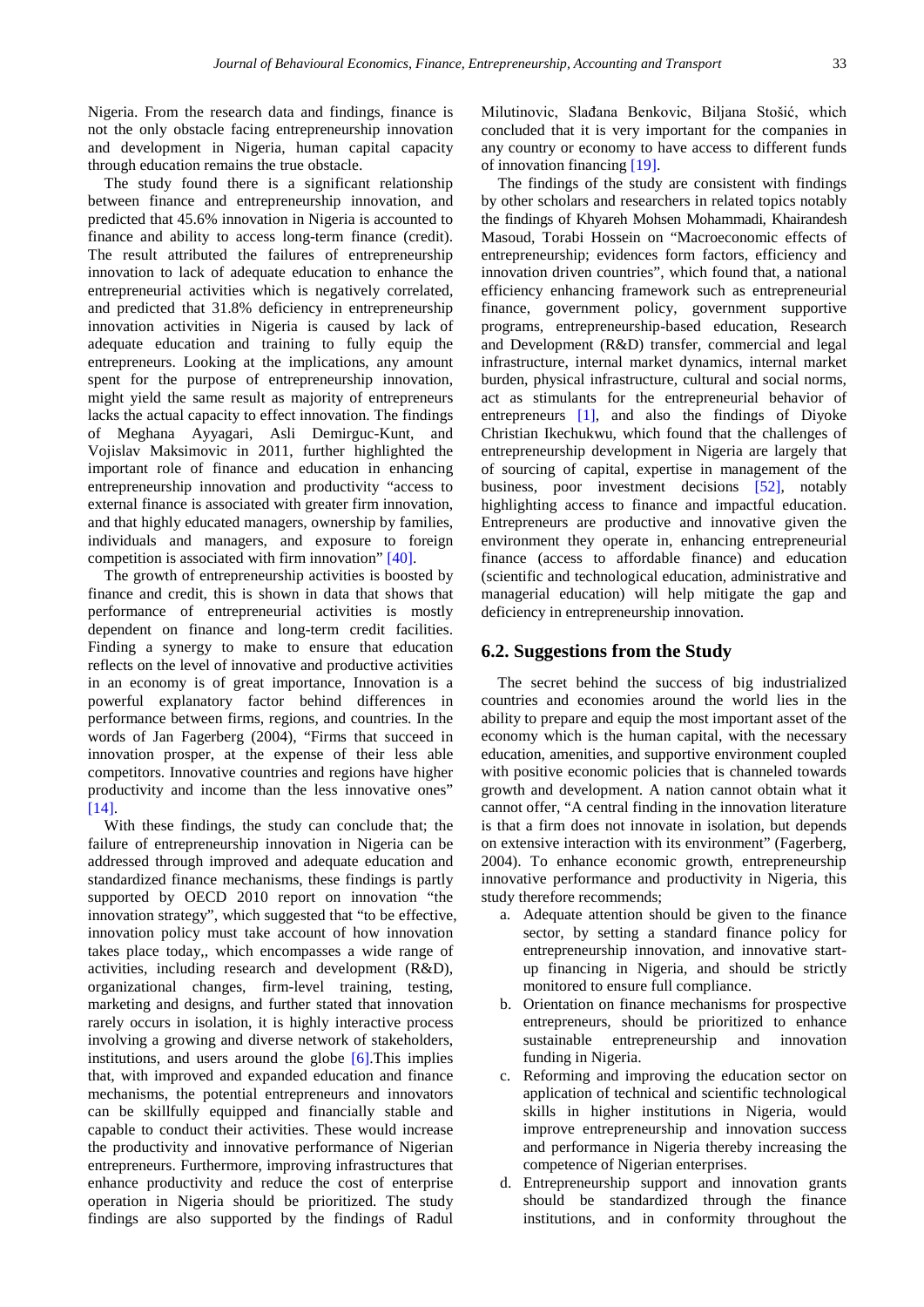country to ensure equal access to all entrepreneurial citizens.

- e. Proactive government policy and support to encourage productivity through establishment of science/innovation hubs/parks with certain incentives to encourage local productivity within the economy.
- f. Establishment of R&D institutes with clear definitions that will guide focused research, enhance individual decision making, and effective governmental policies, through collaboration with the higher institutions in Nigeria, creating a synergy between institutes of research and higher learning and innovative entrepreneurs, this will make successful innovative research results available to innovative entrepreneurs, thereby accelerating the utilization of education in enhancing economic growth and development.
- g. Establish a stable economic policy with clear definitions that are result oriented to support genuine innovative Nigerian entrepreneurs and research institutes.

# **6.3. Limitations and Recommendation for Further Research**

The limitations of this study are data, due to the Nigerian environment, the data collection was difficult as most respondents from the sample were very reluctant to respond, the geographical location of the sample, cost of internet and platform of the data submission delayed data collection and also made it difficult.

The study recommends further research on entrepreneurship innovation and finance in Nigeria on a bigger scale with bigger/larger data. Using different data set might give more insight and further elaborate the causes of entrepreneurship innovation failures in Nigeria, finally, the study world also recommends further research on effects of cost of business operations on entrepreneurship innovation in Nigeria.

# **Acknowledgements**

My special thanks go to my supervisor Prof. Wei Jiangru, for her support, guidance, motivation and encouragement during the process of completing this research work of the thesis. My special thanks go to Prof. Zhu Hengmin for his direction and support in the data analysis stage of the research. I will also like to extend special thanks to my formal lecturers (Professors) whom I consulted for the validation of the survey and their useful response and direction.

My special thanks also go to all the teachers and nonteaching staff of NJUPT for their support and guidance, especially my students' advisor (2018 students' advisor) Fang Chang (范畅), who made my study life in China and Nanjing University of Post and Telecommunications for the past 2 years most pleasant and enjoyable.

I'm extending my gratitude and appreciation to NJUPT and the NJUPT scholarship board, for considering my application to study in Nanjing University of Posts and Telecommunications, and giving me the chance and the platform to actualize this dream.

And finally, my special gratitude and thanks go to my family for their prayers and support, especially my late father, Chief Kelvin Mbatugosi Igbonaju (may his Soul Rest in Peace), who died during the course of completing my study on  $12^{th}$  of February, 2021.

Thank you all, and remain blessed.

# **References**

- <span id="page-18-0"></span>[1] Khyareh MM, Khairandish M, Torabi H. Macroeconomic effects of entrepreneurship: Evidences from factor, efficiency and innovation driven countries. International Journal of Entrepreneurship. 2019; 23(1): 1-21.
- <span id="page-18-1"></span>[2] Peter F. Drucker, Innovation and Entrepreneurship, 1985. Harper & Row.
- <span id="page-18-2"></span>[3] Sulistyo, Heru. "Innovation capability of SMEs through entrepreneurship, marketing capability, relational capital and empowerment." *Asia Pacific Management Review* 21.4 (2016): 196-203.
- <span id="page-18-3"></span>[4] Hisrich, Robert D., and Veland Ramadani. "Effective entrepreneurial management." *Strategy, Planning, Risk* (2017).
- <span id="page-18-4"></span>[5] Scarborough, Norman M., and Jeffrey R. Cornwall. *Entrepreneurship and effective small business management*. Pearson Higher Ed, 2014.
- <span id="page-18-5"></span>[6] OECD. The OECD innovation strategy: Getting a head start on tomorrow. 2010. OECD Publishing.
- <span id="page-18-6"></span>[7] Van Auken H, Madrid-Guijarro A, Garcia-Perez-de-Lema D. Innovation and performance in Spanish manufacturing SMEs. International Journal of Entrepreneurship and Innovation Management. 2008 Jan 1;8(1):36-56.
- <span id="page-18-7"></span>[8] Reinert, H., & Reinert, E. S. (2006). Creative destruction in economics: Nietzsche, Sombart, Schumpeter. In Friedrich Nietzsche (1844-1900) (pp. 55-85). Springer, Boston, MA.
- <span id="page-18-8"></span>[9] OECD (2014), "Financing innovative entrepreneurship", in OECD Science, Technology and Industry Outlook 2014, OECD Publishing, Paris.
- <span id="page-18-9"></span>[10] Data, I. I. (2005). Oslo manual. Paris and Luxembourg: OECD/Euro-stat.
- <span id="page-18-10"></span>[11] O'Sullivan M. Finance and innovation. In The Oxford handbook of innovation 2005.
- <span id="page-18-11"></span>[12] Bessant, J., & Tidd, J. (2015). Innovation and Entrepreneurship Roman by Thomson Digital.
- <span id="page-18-12"></span>[13] Marcello Tonelli, Entrepreneurship & Innovation Management. Project: Social versus Regular Enterprise. 2012.
- <span id="page-18-13"></span>[14] Fagerberg, Jan. "Innovation: A guide to the literature." Georgia Institute of Technology, 2004.
- <span id="page-18-14"></span>[15] Galindo, Miguel‐Ángel, and María‐Teresa Méndez‐Picazo. "Innovation, entrepreneurship *Management decision*. (2013).
- <span id="page-18-15"></span>[16] Erna H., Amir M. The effects of innovation on Business performance of SMEs in Indonesia. WSEAS Transaction on Business and Economics, 2020.
- <span id="page-18-16"></span>[17] Al-Ansari, Y., Pervan, S. and Xu, J. (2013), "Innovation and business performance of SMEs: the case of Dubai", Education, Business and Society: Contemporary Middle Eastern Issues, Vol. 6 No. 3/4, pp. 162-180.
- <span id="page-18-17"></span>[18] Ekpete, Marshall Simon, and M. Iwedi. "Financial intermediation functions of microfinance banks in Nigeria: A vector autoregressive and multivariate approach." *International Journal of Economics and Financial Modelling* 2.1 (2017): 7-24.
- <span id="page-18-18"></span>[19] Radul Milutinovic, Slađana Benkovic, Biljana Stošić, 2018. The review of external sources of innovation financing, ResearchGate, https://www.researchgate.net/publication/327471233.
- <span id="page-18-19"></span>[20] Ugochukwu Moses Urim, David Imhonopi, 2015. Operationalizing Financing Windows for Entrepreneurship Development in Nigeria. Research Journal of Finance and Accounting www.iiste.org ISSN 2222-1697 ISSN 2222-2847 Vol.6, No.15.
- <span id="page-18-20"></span>[21] OECD (2012), OECD Science, Technology and Industry Outlook 2012, OECD Publishing, Paris.